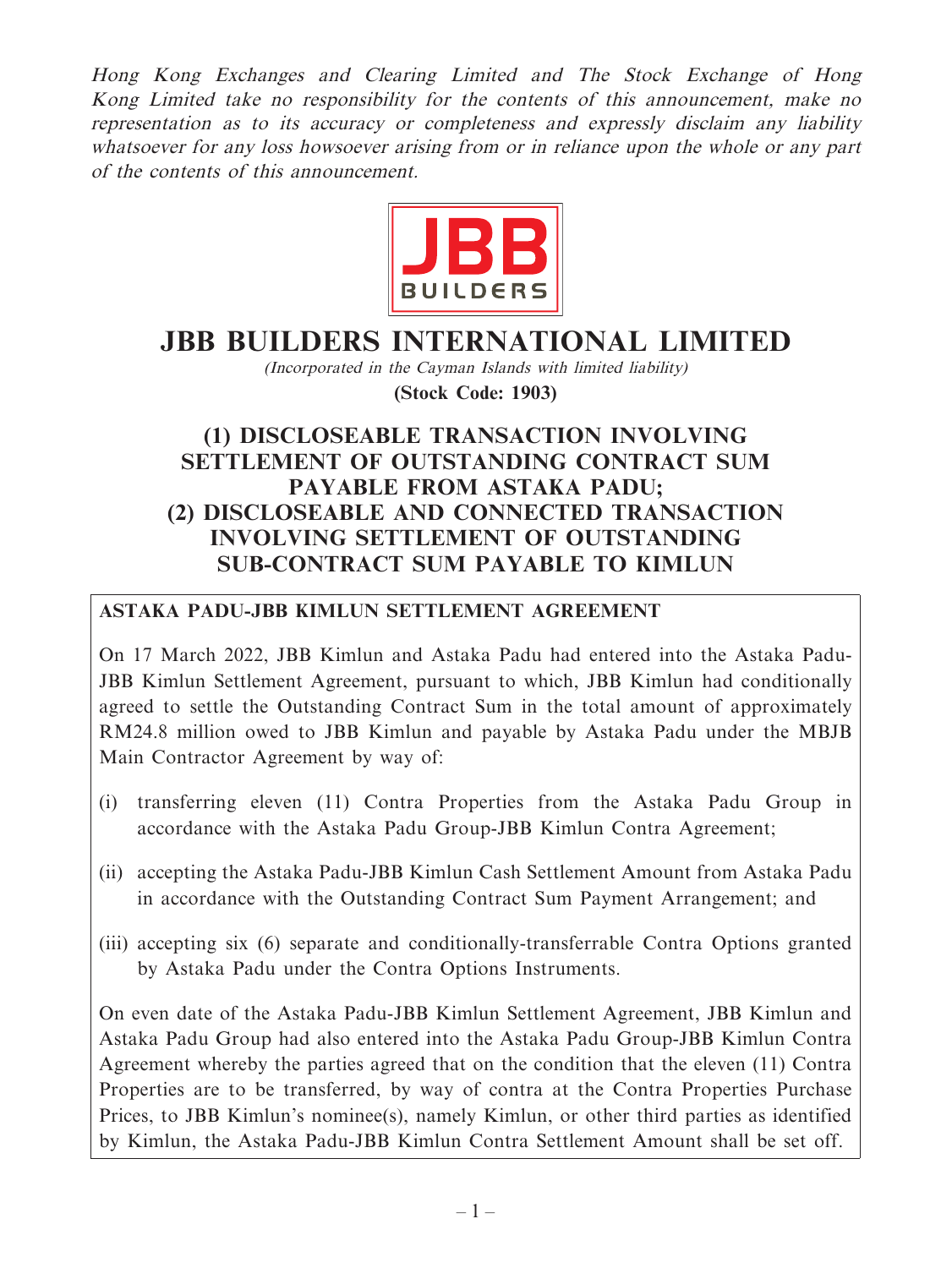Conditional upon the transfer of the Contra Properties in accordance with the Astaka Padu Group-JBB Kimlun Contra Agreement, which shall settle the Astaka Padu-JBB Kimlun Contra Settlement Amount, and the fulfillment by Astaka Padu of its remaining payment obligation, namely the Astaka Padu-JBB Kimlun Cash Settlement Amount, under the Astaka Padu-JBB Kimlun Settlement Agreement, the Outstanding Contract Sum shall be considered fully and finally settled by Astaka Padu and JBB Kimlun shall have no further claims of any nature whatsoever against Astaka Padu in relation to the MBJB Main Contractor Agreement.

# **JBB KIMLUN-KIMLUN SETTLEMENT AGREEMENT**

On 14 April 2022 (after trading hours), JBB Kimlun has entered into the JBB Kimlun-Kimlun Settlement Agreement, pursuant to which, JBB Kimlun has conditionally agreed to settle the Outstanding Sub-contract Sum in the total amount of approximately RM24.5 million owed to Kimlun and payable by JBB Kimlun under the MBJB Sub-contractor Agreement by way of:

- (i) transferring the eleven (11) Contra Properties to Kimlun in accordance with the terms of the Astaka Padu Group-JBB Kimlun Contra Agreement;
- (ii) offering the JBB Kimlun-Kimlun Cash Settlement Amount in accordance with the Outstanding Sub-contract Sum Payment Arrangement; and
- (iii) granting Kimlun the right to nominate itself or its nominees as the recipient of the six (6) Contra Options pursuant to the Contra Options Instruments and the Astaka Padu-JBB Kimlun Settlement Agreement.

Conditional upon the transfer by Astaka Padu Group of the Contra Properties and the payment by JBB Kimlun of the JBB Kimlun-Kimlun Cash Settlement Amount, the Outstanding Sub-contract Sum (namely the JBB Kimlun-Kimlun Properties Settlement Amount and the JBB Kimlun-Kimlun Cash Settlement Amount) shall be considered fully and finally settled by JBB Kimlun, Kimlun shall have no further claims of any nature whatsoever against JBB Kimlun in relation to the MBJB Sub-contractor Agreement.

# **REASONS FOR AND BENEFITS OF THE TRANSACTIONS**

By entering into the Astaka Padu-JBB Kimlun Transactions, the Group shall (i) immediately cease to be exposed to part of the credit risk associated with the Outstanding Contract Sum by settling the Astaka Padu-JBB Kimlun Contra Settlement Amount with the transfer of the Contra Properties; and (ii) cease to be exposed to the rest of the credit risk associated with the Outstanding Contract Sum with cash payment from Astaka Padu in an orderly manner, which will improve the financial performance of the Group in the future.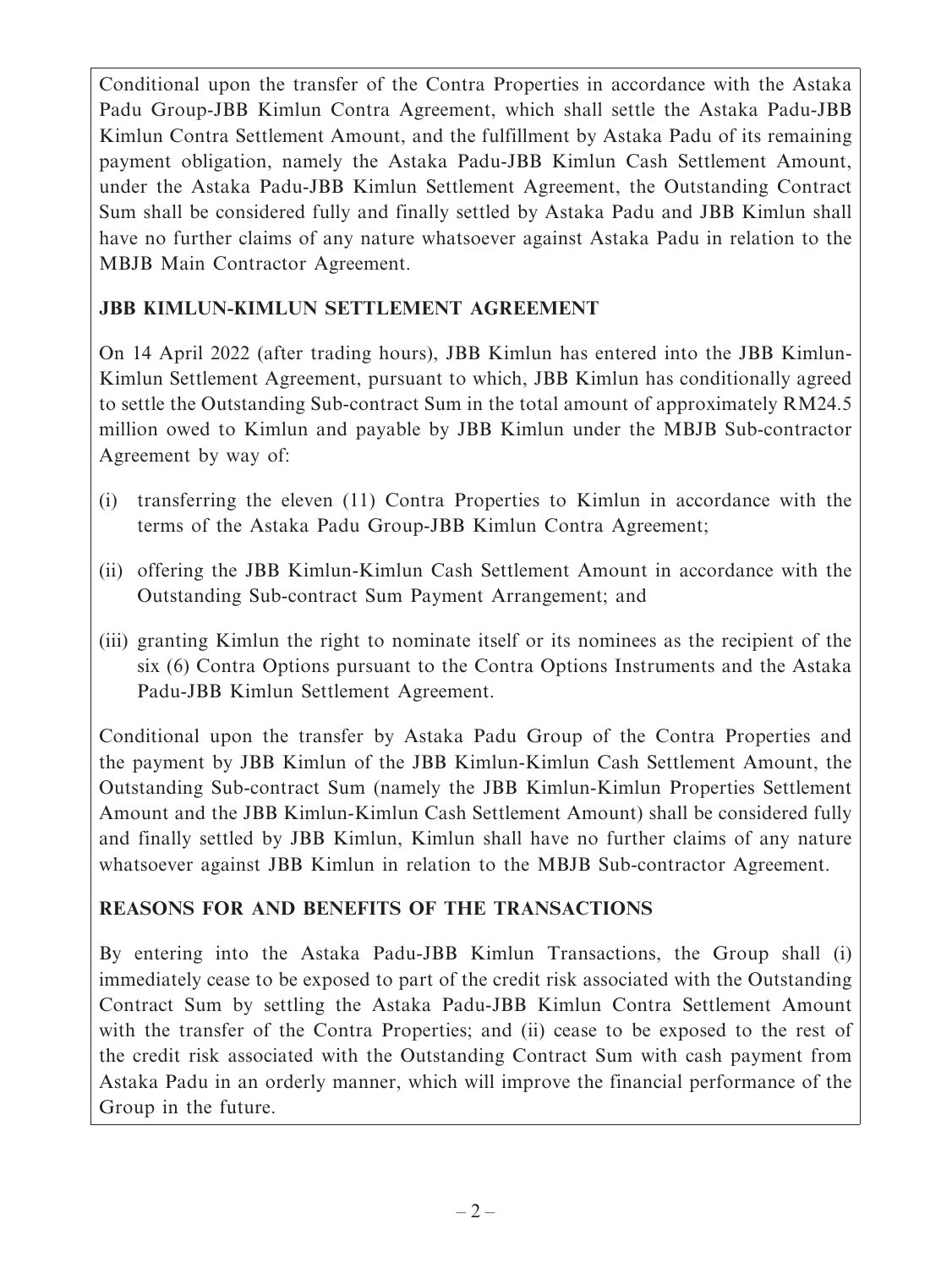By entering into the JBB Kimlun-Kimlun Transactions, the Group shall settle the outstanding trade payable to Kimlun, which is beneficial for the Group in maintaining business relationship with Kimlun. The Outstanding Sub-contract Sum Payment Arrangement also allows the Group to settle the outstanding trade payable with flexibility and is beneficial for the Group in maintaining a healthy cash position.

# **FINANCIAL IMPLICATION FOR THE TRANSACTIONS**

By entering into the Transactions, trade receivables owing from Astaka Padu of approximately RM12.9 million will be set off with the trade payables owing to Kimlun of approximately RM12.9 million. Trade receivables owing from Astaka Padu of approximately RM5.9 million and approximately RM6.0 million in aggregate, will be cleared upon the settlement of Astaka Padu-JBB Kimlun Monthly Installments and Balance Retention Sum respectively by Astaka Padu under the Astaka Padu-JBB Kimlun Settlement Agreement, while trade payables owing to Kimlun of approximately RM5.6 million and RM6.0 million in aggregate, will be cleared upon the settlement of JBB Kimlun-Kimlun Monthly Installments and Balance Retention Sum respectively by JBB Kimlun under the JBB Kimlun-Kimlun Settlement Agreement.

# **LISTING RULES IMPLICATION**

As all the applicable percentage ratio in respect of the Astaka Padu-JBB Kimlun Transactions at the date of the transaction in aggregate exceeds 5% but are less than 25%, the Astaka Padu-JBB Kimlun Transactions shall constitute discloseable transaction(s) of the Company under the Listing Rules and is therefore subject to the notification and announcement requirements under Chapter 14 of the Listing Rules.

As all the applicable percentage ratio in respect of the JBB Kimlun-Kimlun Transactions in aggregate exceeds 5% but are less than 25%, the JBB Kimlun-Kimlun Transactions shall constitute a discloseable transaction(s) of the Company under the Listing Rules and is therefore subject to the notification and announcement requirements under Chapter 14 of the Listing Rules.

Furthermore, Kimlun, being a party to the JBB Kimlun-Kimlun Settlement Agreement, is a substantial shareholder of JBB Kimlun holding 40% of its entire issued share capital and is therefore a connected person of the Company at the subsidiary level. As such, the JBB Kimlun-Kimlun Transactions shall constitute connected transaction(s) under Chapter 14A of the Listing Rules.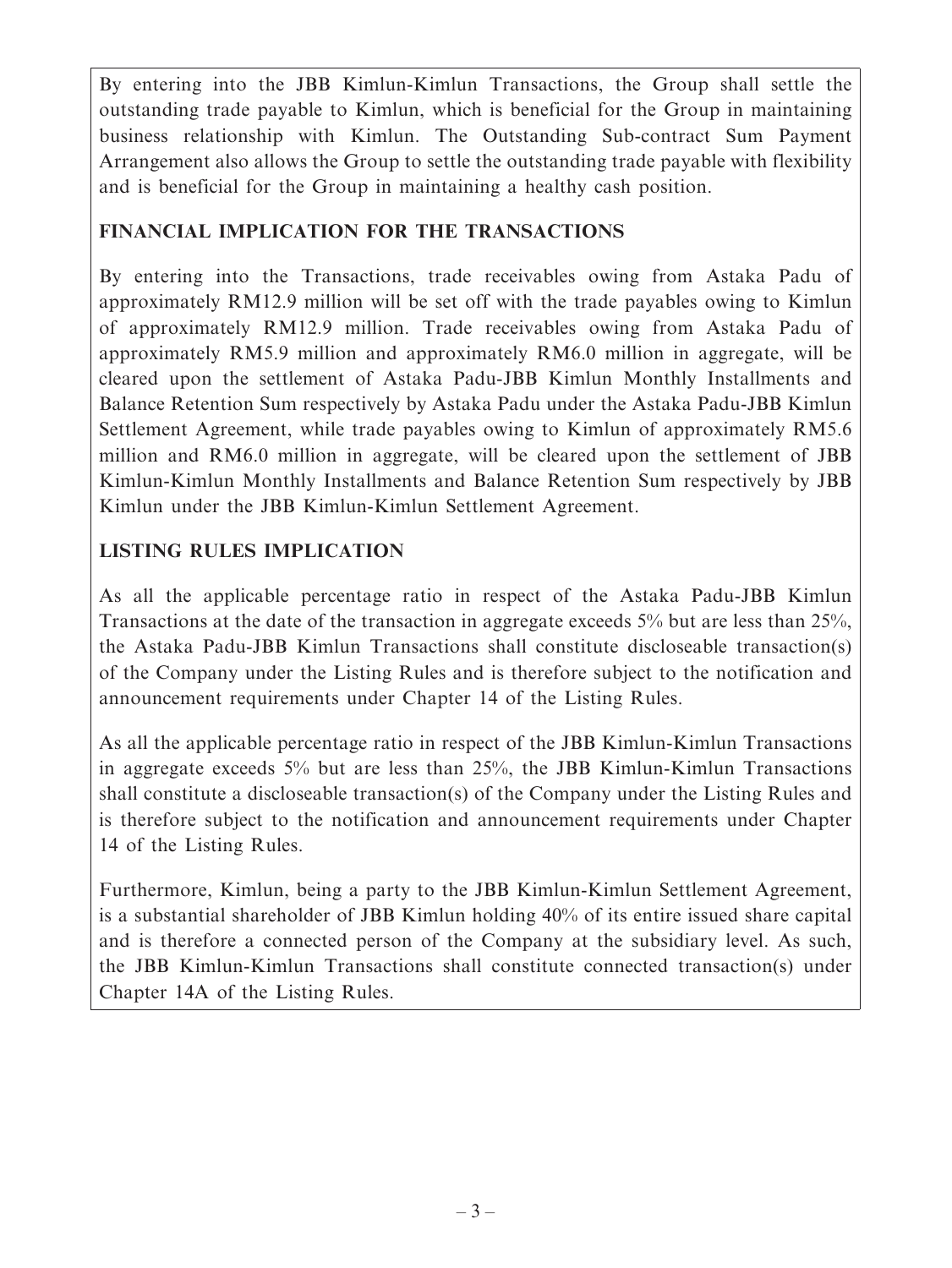As (i) Kimlun is a connected person to the Company on the subsidiary level, (ii) the Board has approved the terms of the JBB Kimlun-Kimlun Transactions, and (iii) the independent non-executive Directors have confirmed that the terms of the JBB Kimlun-Kimlun Transactions are fair and reasonable, on normal commercial terms or better, and in the interest of the Company and its Shareholders as a whole, the JBB Kimlun-Kimlun Transactions are exempted from the circular, independent financial advice and independent Shareholders' approval requirements, but are subject to reporting and announcement requirements by virtue of Rule 14A.101 of the Listing Rules.

### **I. ASTAKA PADU-JBB KIMLUN SETTLEMENT AGREEMENT**

The Board wishes to announce that on 17 March 2022, JBB Kimlun and Astaka Padu had entered into the Astaka Padu-JBB Kimlun Settlement Agreement, pursuant to which, JBB Kimlun had conditionally agreed to settle the Outstanding Contract Sum in the total amount of approximately RM24.8 million owed to JBB Kimlun and payable by Astaka Padu under the MBJB Main Contractor Agreement by way of:

- (i) transferring eleven (11) Contra Properties from the Astaka Padu Group in accordance with the Astaka Padu Group-JBB Kimlun Contra Agreement;
- (ii) accepting the Astaka Padu-JBB Kimlun Cash Settlement Amount from Astaka Padu in accordance with the Outstanding Contract Sum Payment Arrangement; and
- (iii) accepting six (6) separate and conditionally-transferrable Contra Options granted by Astaka Padu under the Contra Options Instruments.

#### **I.1 Principal terms of the Astaka Padu-JBB Kimlun Settlement Agreement**

The principal terms of the Astaka Padu-JBB Kimlun Settlement Agreement are set out below:

Date: 17 March 2022 Parties: Astaka Padu (as the property developer and employer); and JBB Kimlun (as the main contractor). For the background of Astaka Padu, please refer to the section headed "III.1 Astaka Padu Group" of this announcement.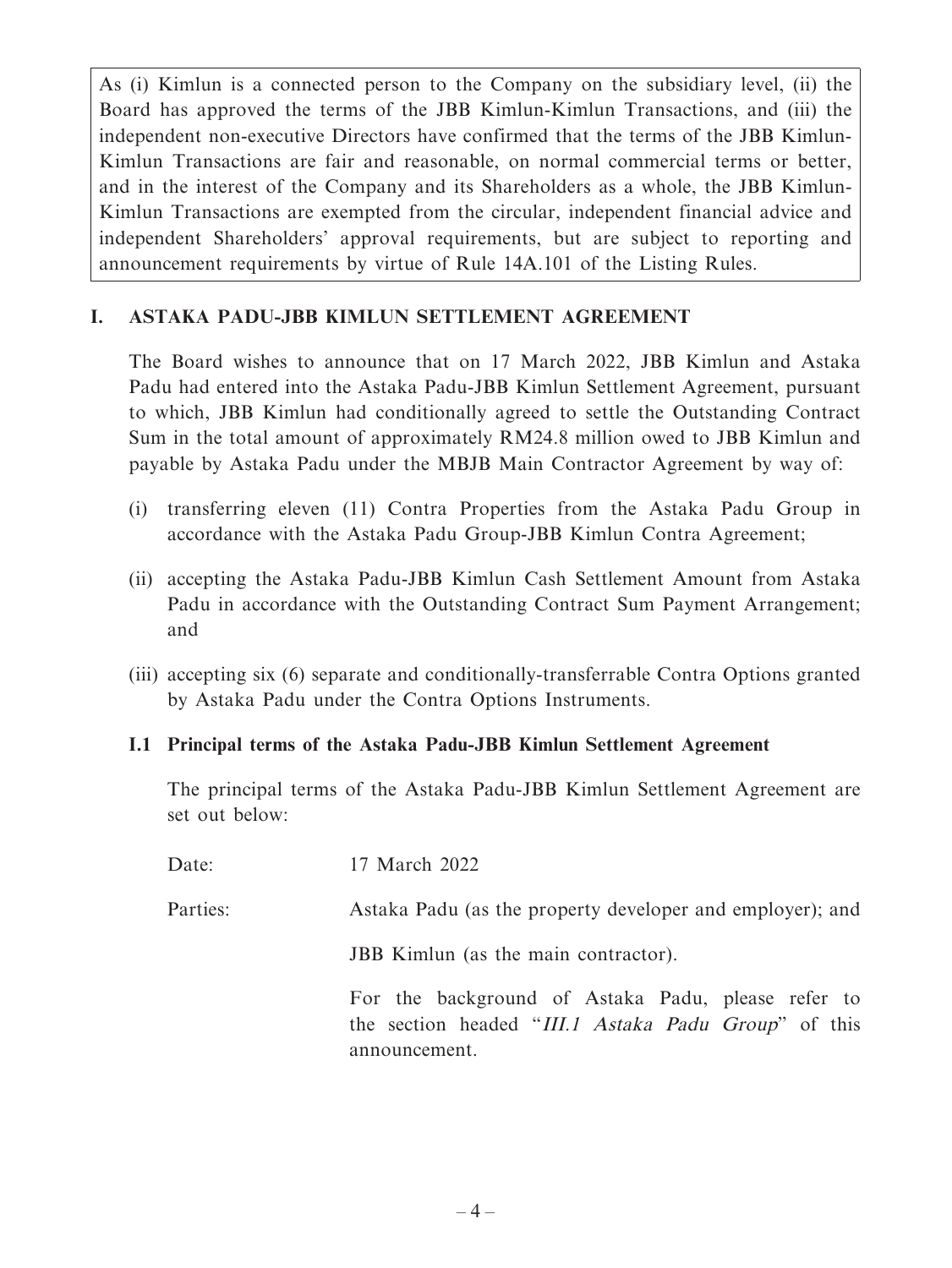| Subject matter: | Astaka Padu and JBB Kimlun acknowledged and confirmed     |
|-----------------|-----------------------------------------------------------|
|                 | that based on the statement of final account for the      |
|                 | MBJB Project in respect of the contractor work done and   |
|                 | undertaken by JBB Kimlun as issued by Astaka Padu to      |
|                 | JBB Kimlun (the "Main Contract Final Account") and        |
|                 | after excluding the amounts payable to the nominated sub- |
|                 | contractors of JBB Kimlun under the Astaka Padu-JBB       |
|                 | Kimlun Settlement Agreement, the Outstanding Contract     |
|                 | Sum remaining to be payable by Astaka Padu to JBB         |
|                 | Kimlun for undertaking the MBJB Project is approximately  |
|                 | RM24.8 million, comprising:                               |

- i. approximately RM18.7 million (comprising the Astaka Padu-JBB Kimlun Contra Settlement Amount and approximately RM5.9 million, being part of and approximately 49.3% of the Astaka Padu-JBB Kimlun Cash Settlement Amount) being the balance certified amount pursuant to the Main Contract Final Account; and
- ii. approximately RM6.0 million (comprising part of and approximately 50.7% of the Astaka Padu-JBB Kimlun Cash Settlement Amount) being the Balance Retention Sum.

Outstanding **Contract** Sum Payment Arrangement: In consideration of JBB Kimlun agreeing to revise, amend and vary the payment and settlement arrangement of the Outstanding Contract Sum, Astaka Padu agreed, covenanted and undertook to settle the Outstanding Contract Sum in the following manner (the "**Outstanding Contract Sum Payment Arrangement**"):

> i. a sum of approximately RM12.9 million (i.e. the Astaka Padu-JBB Kimlun Contra Settlement Amount) being part of the balance certified amount under the Main Contract Final Account is to be settled by way of transferring the Contra Properties in accordance with the terms of the Astaka Padu Group-JBB Kimlun Contra Agreement entered into between Astaka Padu Group and JBB Kimlun on even date of the Astaka Padu-JBB Kimlun Settlement Agreement;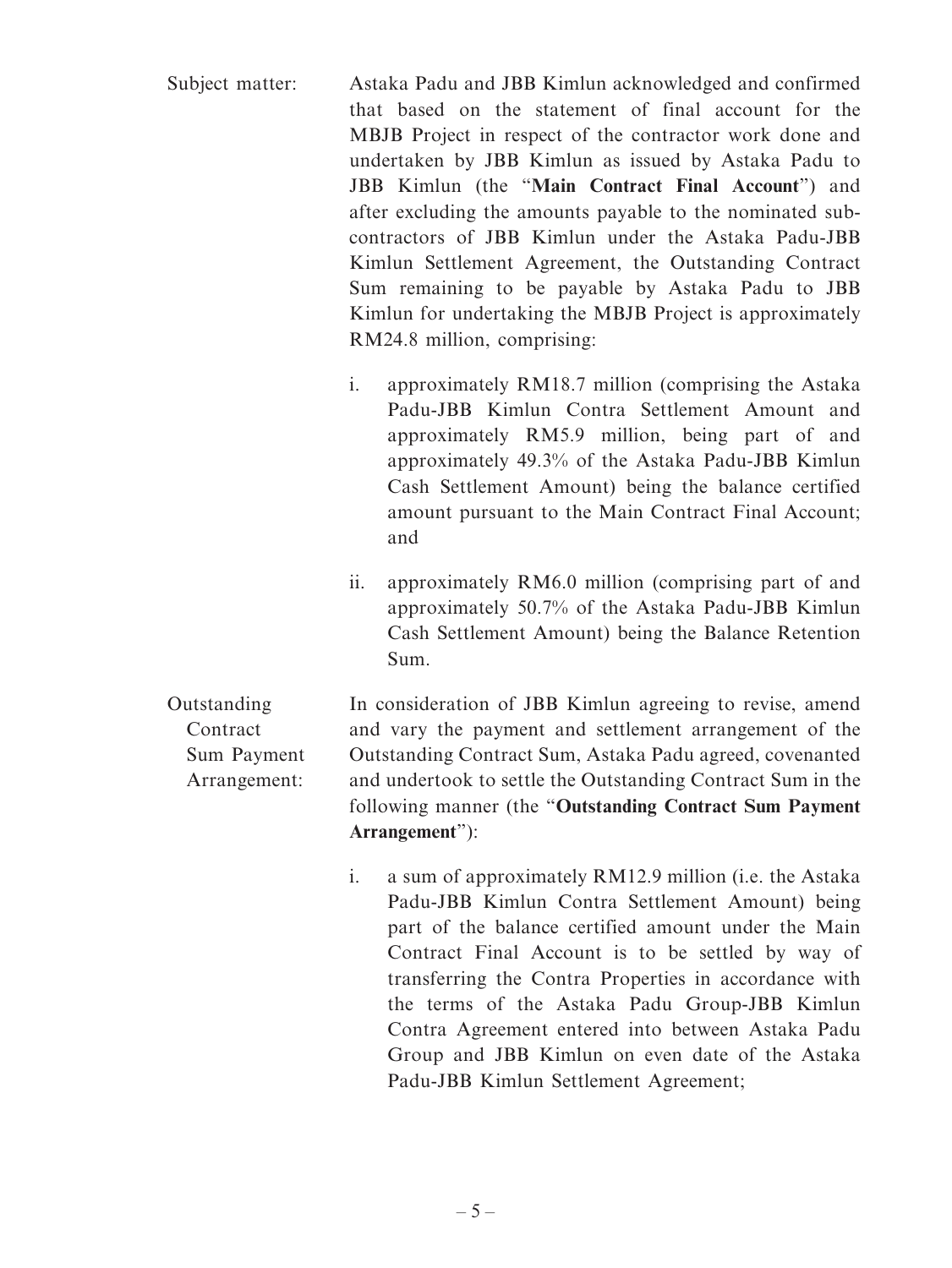- ii. a sum of approximately RM5.9 million (being part of the balance certified amount and approximately 49.3% of the Astaka Padu-JBB Kimlun Cash Settlement Amount) shall be paid by Astaka Padu to JBB Kimlun by way of monthly installments (the "**Astaka Padu-JBB Kimlun Monthly Installments**") in the following manner:
	- (a) For the first six (6) months commencing from 31 March 2022, a fixed sum of RM0.15 million in cash for each month;
	- (b) For the  $7<sup>th</sup>$  month to the  $18<sup>th</sup>$  month, a fixed sum of RM0.2 million in cash for each month;
	- (c) For the 19<sup>th</sup> month to  $23<sup>rd</sup>$  month, a fixed sum of RM0.4 million in cash for each month; and
	- (d) For the  $24<sup>th</sup>$  month, a final payment of approximately RM0.6 million; and
- iii. a sum of approximately RM6.0 million (being the Balance Retention Sum and part of and approximately 50.7% of the Astaka Padu-JBB Kimlun Cash Settlement Amount) shall be paid to JBB Kimlun after issuance of the Certificate of Making Good Defects by the superintending officer and within fourteen (14) days after the date on which Astaka Padu is in receipt of the retention sum under the MBJB Project from the Mayor of Johor Bahru.

For the principal terms of the Astaka Padu Group-JBB Kimlun Contra Agreement, please refer to the section headed "I.2 Principal terms of the Astaka Padu Group-JBB Kimlun Contra Agreement" of this announcement.

For the details of the Contra Properties, please refer to the section headed "IV.1 Contra Properties" of this announcement.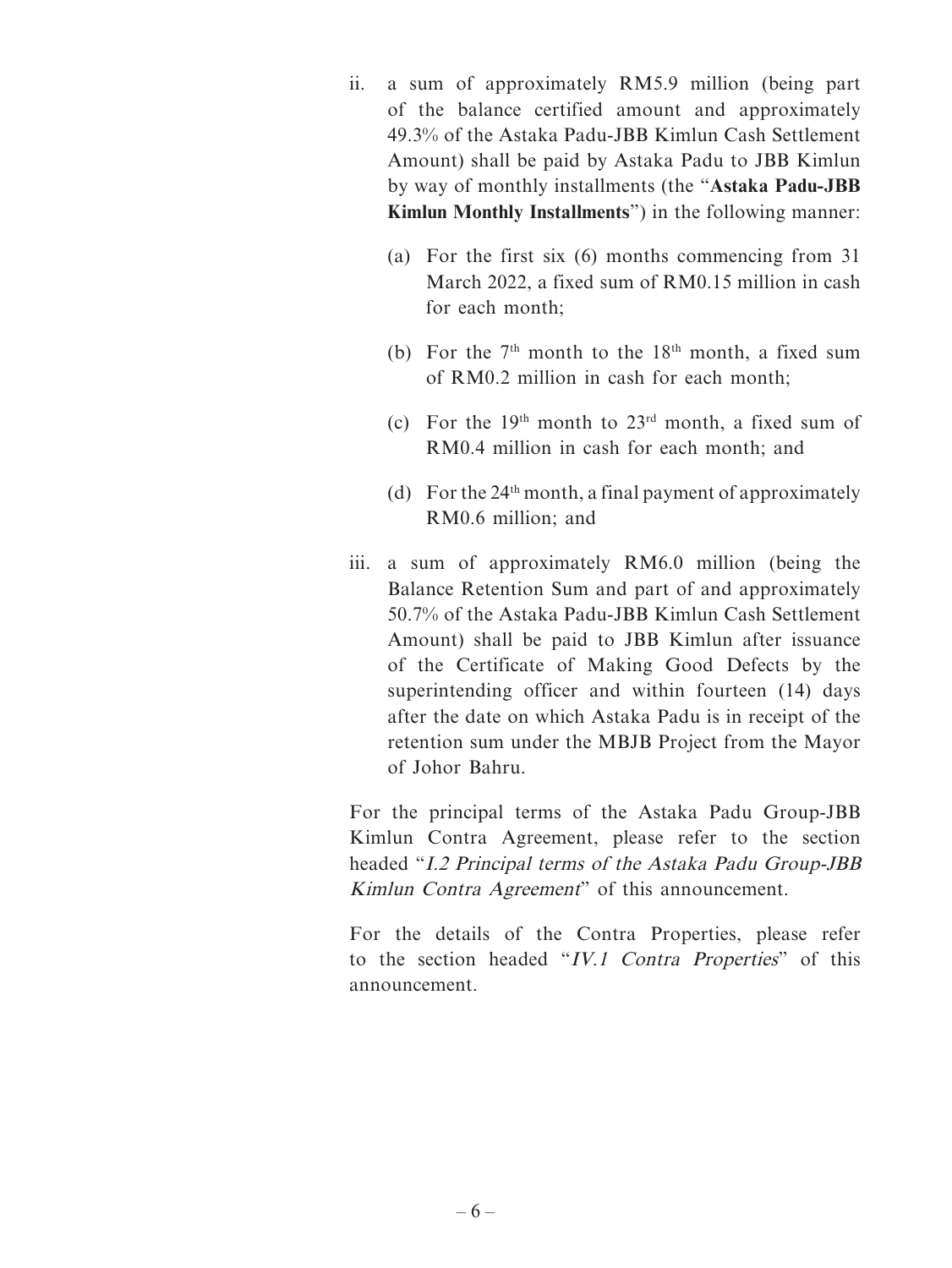Contra Options: Notwithstanding the Outstanding Contract Sum Payment Arrangement, Astaka Padu had agreed to grant to JBB Kimlun and JBB Kimlun had agreed to accept from Astaka Padu six (6) Contra Options, which entitles JBB Kimlun to acquire the Contra Optional Properties, being six (6) unsold properties developed by Astaka in the Astaka Project, at the designated net price(s) being the Contra Optional Properties Purchase Price(s) by way of contra and set off. For the details (including the Contra Optional Properties Purchase Price(s)) of the Contra Optional Properties, please refer to the section headed "IV.2 Contra Optional Properties" of this announcement.

> On even date of the Astaka Padu-JBB Kimlun Settlement Agreement, Astaka Padu as the grantor and JBB Kimlun as the holder of the Contra Options had also entered into six (6) Contra Options Instruments. For the principal terms of the Contra Options Instruments, please refer to the section headed "I.3.1 Principal terms of the Contra Options" Instruments" of this announcement.

> Regarding the Contra Options, pursuant to the Astaka Padu-JBB Kimlun Settlement Agreement, the parties also agreed that:

- i. the Contra Options if left unexercised shall terminate on the expiry of the Contra Options Period (i.e. after 6 p.m. of 31 August 2024) or the date of settlement of the entire Outstanding Contract Sum, whichever is earlier.
- ii. the Contra Optional Properties are contra and set off on a "free from all encumbrances" basis, with vacant possession and complete with the Certificate of Completion and Compliance.
- iii. the nominee(s) of JBB Kimlun, namely Kimlun or any of its nominated third party, is allowed to accept the Contra Optional Properties (the "**Relevant Purchaser**").
- iv. the contra and set off of the relevant Contra Optional Properties at the relevant Contra Optional Properties Purchase Price(s) shall for all intents and purposes be effected on the date of the relevant Contra Optional Properties S&P Agreement whereupon: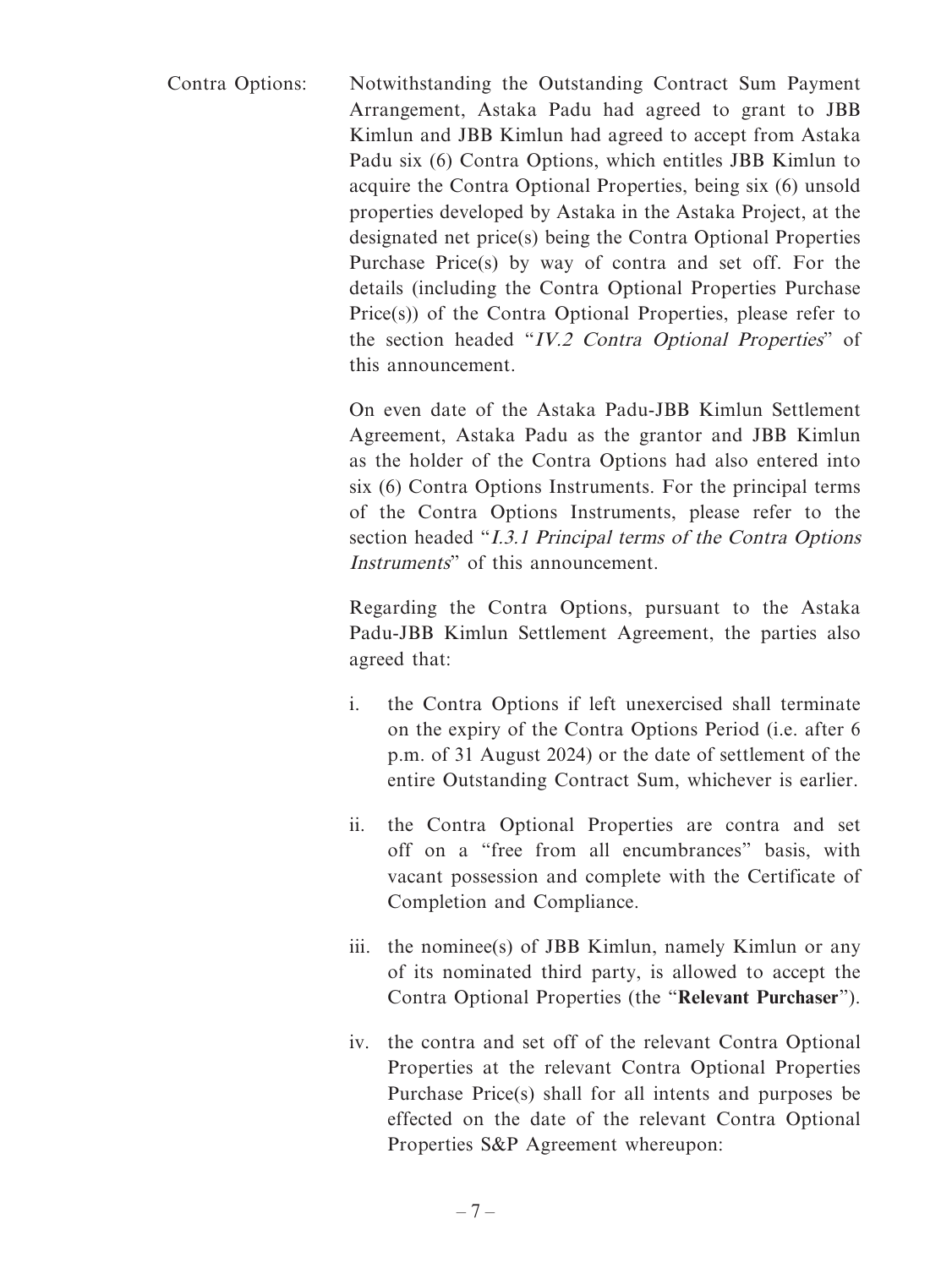- (i) the Outstanding Contract Sum shall be reduced by a sum equivalent to the relevant Contra Optional Properties Purchase Price(s) and Astaka Padu shall be regarded to have paid JBB Kimlun a sum equivalent to the relevant Contra Optional Properties Purchase Price(s) towards part settlement of the Outstanding Contract Sum; and
- (ii) the Relevant Purchaser shall be regarded to have paid Astaka Padu in full the purchase price as set out in the relevant Contra Optional Properties S&P Agreement and Astaka Padu shall not make any claim against the Relevant Purchaser for such purchase price.
- v. any contra and set off or any payment received by JBB Kimlun and/or its nominee(s) shall not in any manner affect Astaka Padu's obligation to pay the Outstanding Contract Sum in accordance with the Astaka Padu-JBB Kimlun Settlement Agreement until and unless the total amount arising from such contra and set off and payment received is sufficient to settle the entire Outstanding Contract Sum. All proceeds from any contra and set off or any payment arising from the sale and purchase of Contra Optional Properties shall be applied in the inverse order of maturity.

Undertaking to pay or procure payment of exceeding amount in the event of exercise of Contra Options : In the event the total sum of the relevant Contra Optional Properties Purchase Price(s) in respect of the Contra Optional Properties opt to be acquired by JBB Kimlun (whether through Kimlun or any of its nominated third party) shall exceed the balance of the Outstanding Contract Sum payable by Astaka Padu, JBB Kimlun undertook to pay or procure payment of the difference in cash between the total sum of the relevant Contra Optional Properties Purchase Price(s) and such balance of the Outstanding Contract Sum to Astaka Padu within the completion period as provided under the relevant Contra Optional Properties S&P Agreement(s).

> For the effect of the said undertaking over the Outstanding Contract Sum, please refer to the section headed "I.3.2 Effect on the Outstanding Contract Sum in the event of exercise of the Contra Options" of this announcement.

– 8 –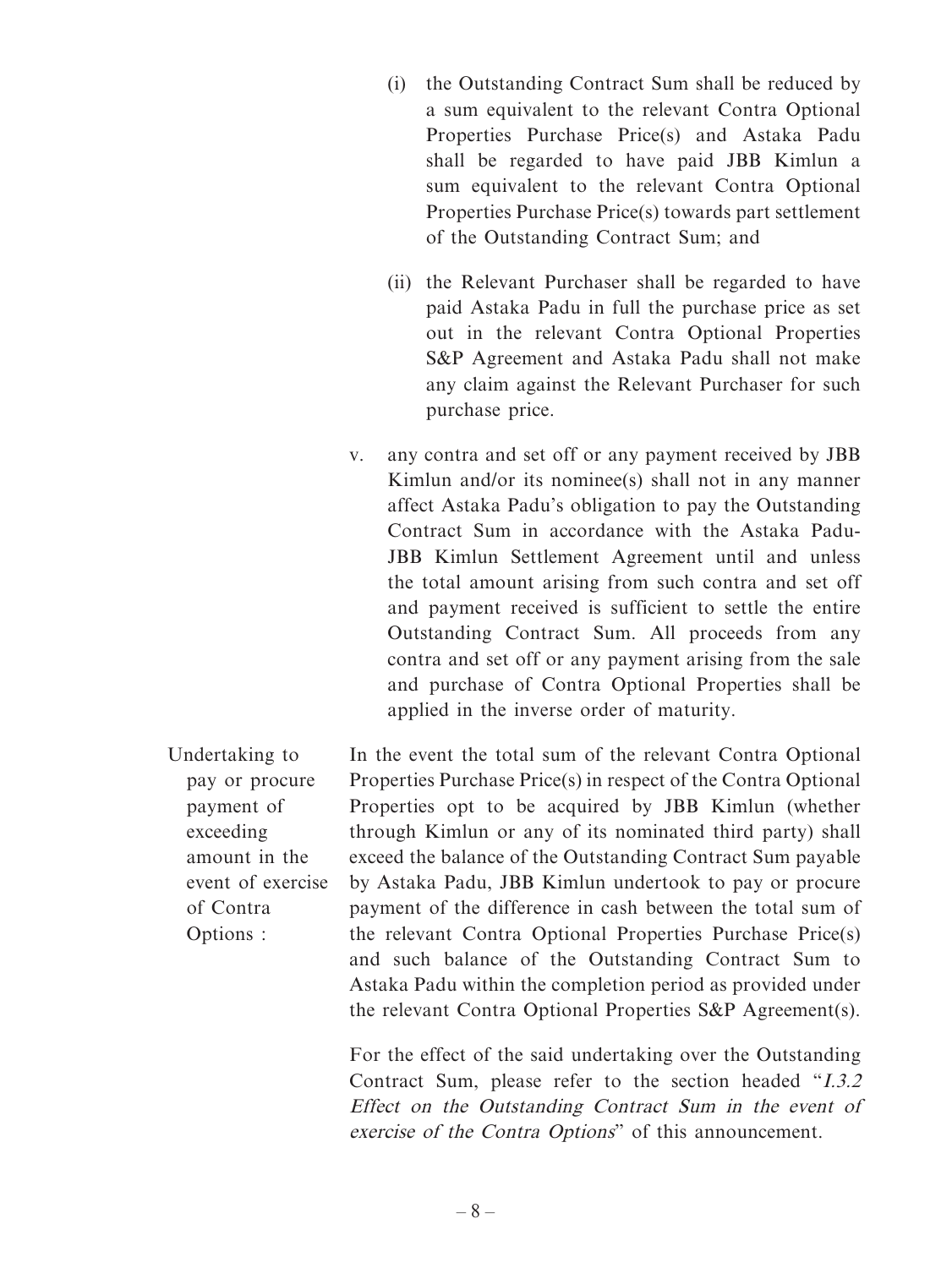Cancellation by Astaka Padu of the Contra Options:

Astaka Padu is entitled to, at any time prior to the exercise of the Contra Options by JBB Kimlun (whether through Kimlun or any of its nominated third party), request JBB Kimlun to consent to the cancellation or termination of any of the Contra Options so long as the cumulative Astaka Padu-JBB Kimlun Monthly Installments payments made to JBB Kimlun under the Astaka Padu-JBB Kimlun Settlement Agreement as at the date of request (the "**Request Date**") by Astaka Padu and the Balance Retention Sum paid to JBB Kimlun exceeds the aggregate of:

- i. the relevant Contra Optional Properties Purchase Price(s) of the Contra Optional Properties comprised in the Contra Options; and
- ii. the total Contra Optional Properties Purchase Prices of all the Contra Optional Properties comprised in each and every Contra Options that has been cancelled or terminated by Astaka Padu with the consent of JBB Kimlun under the Astaka Padu-JBB Kimlun Settlement Agreement prior to the Request Date,

provided that if the total of the cumulative Astaka Padu-JBB Kimlun Monthly Installments paid to JBB Kimlun as at the Request Date and the Balance Retention Sum paid to JBB Kimlun under the Astaka Padu-JBB Kimlun Settlement Agreement is less than the aggregate amounts under i. and ii. above, Astaka Padu is entitled to top up such shortfall within fourteen (14) days from the Request Date and upon such top up, JBB Kimlun shall consent to Astaka Padu's request for the cancellation or termination of the Contra Options.

| Events of default | In the event: |
|-------------------|---------------|
| and termination:  |               |

- i. of three (3) consecutive defaults in the payments of the Astaka Padu-JBB Kimlun Monthly Installments after the same shall have become due (whether demanded or not);
- ii. of any failure by Astaka Padu to observe or perform any of or any part of the payment terms in respect of the settlement of the Outstanding Contract Sum;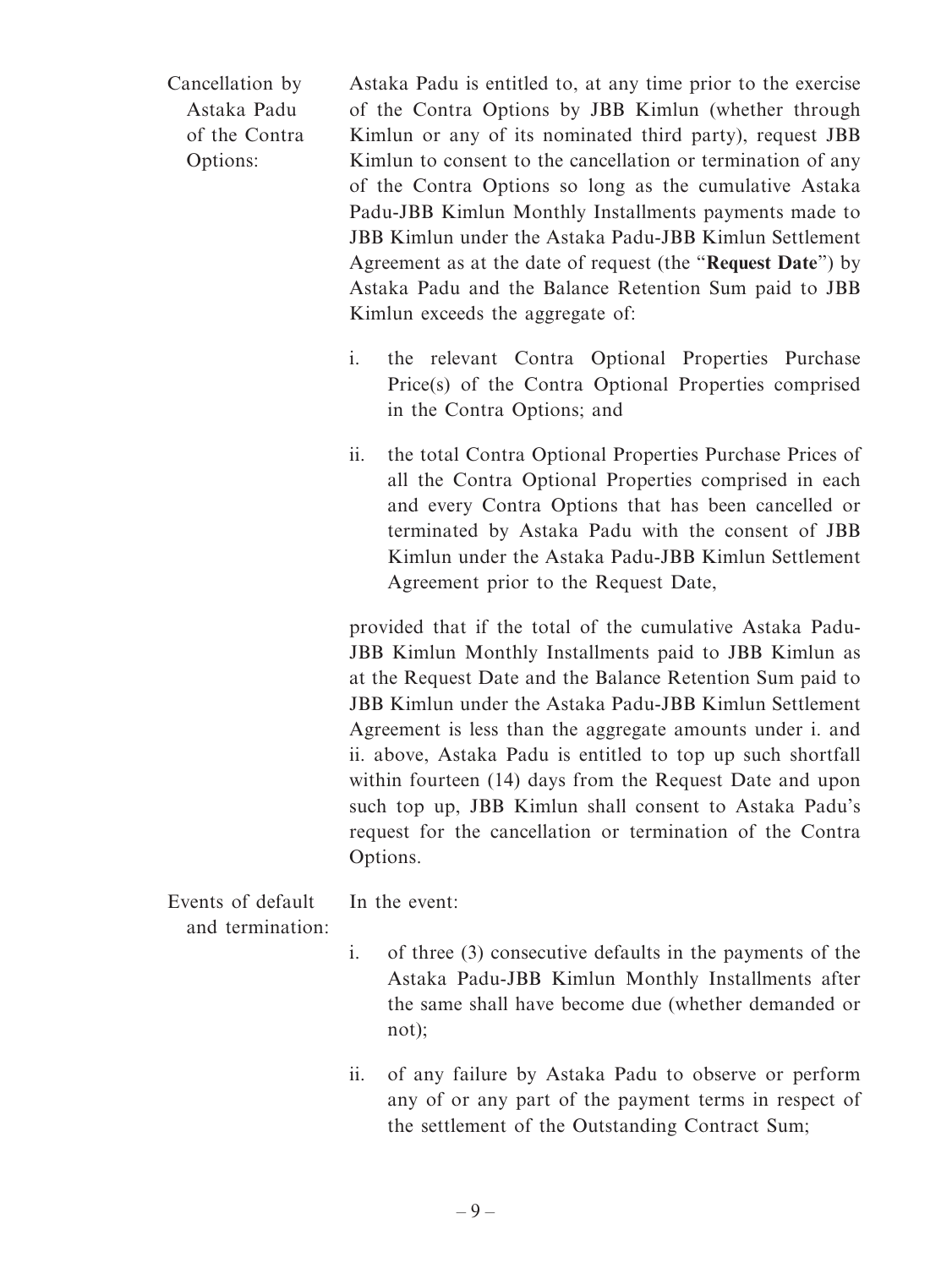- iii. any step is taken or any order is made or a resolution is passed for the winding up (whether voluntary or otherwise), dissolution, liquidation, restructuring, amalgamation or otherwise of Astaka Padu or any winding up petition is presented or threatened against Astaka Padu;
- iv. a receiver, manager or liquidator is appointed over Astaka Padu's assets (or any part thereof);
- v. Astaka Padu enters into any composition, arrangement or compromise with any of its creditors;
- vi. any legal proceedings, suit or action of any kind (whether criminal or civil) whatsoever instituted against Astaka Padu or any judgment entered against Astaka Padu remains unsatisfied for a period of fourteen (14) days;
- vii. Astaka Padu commits an act of default on other bank borrowings which gives the bank/financial institution of the obligation concerned the right to accelerate repayment or to withdraw the advance granted;
- viii. any distress, execution or attachment proceedings is instituted against Astaka Padu assets and such distress, execution or attachment proceedings is not satisfied within seven (7) days from the date thereof;

then, without any prior notice to Astaka Padu:

- (A) JBB Kimlun shall be at absolute liberty to terminate the Outstanding Contract Sum Payment Arrangement;
- (B) the Outstanding Contract Sum after deducting the Balance Retention Sum shall become immediately due and payable, while the Balance Retention Sum shall remain payable to JBB Kimlun after issuance of the Certificate of Making Good Defects by the superintending officer and within fourteen (14) days from the date on which Astaka Padu is in receipt of the retention sum under the MBJB Project from the Mayor of Johor Bahru; and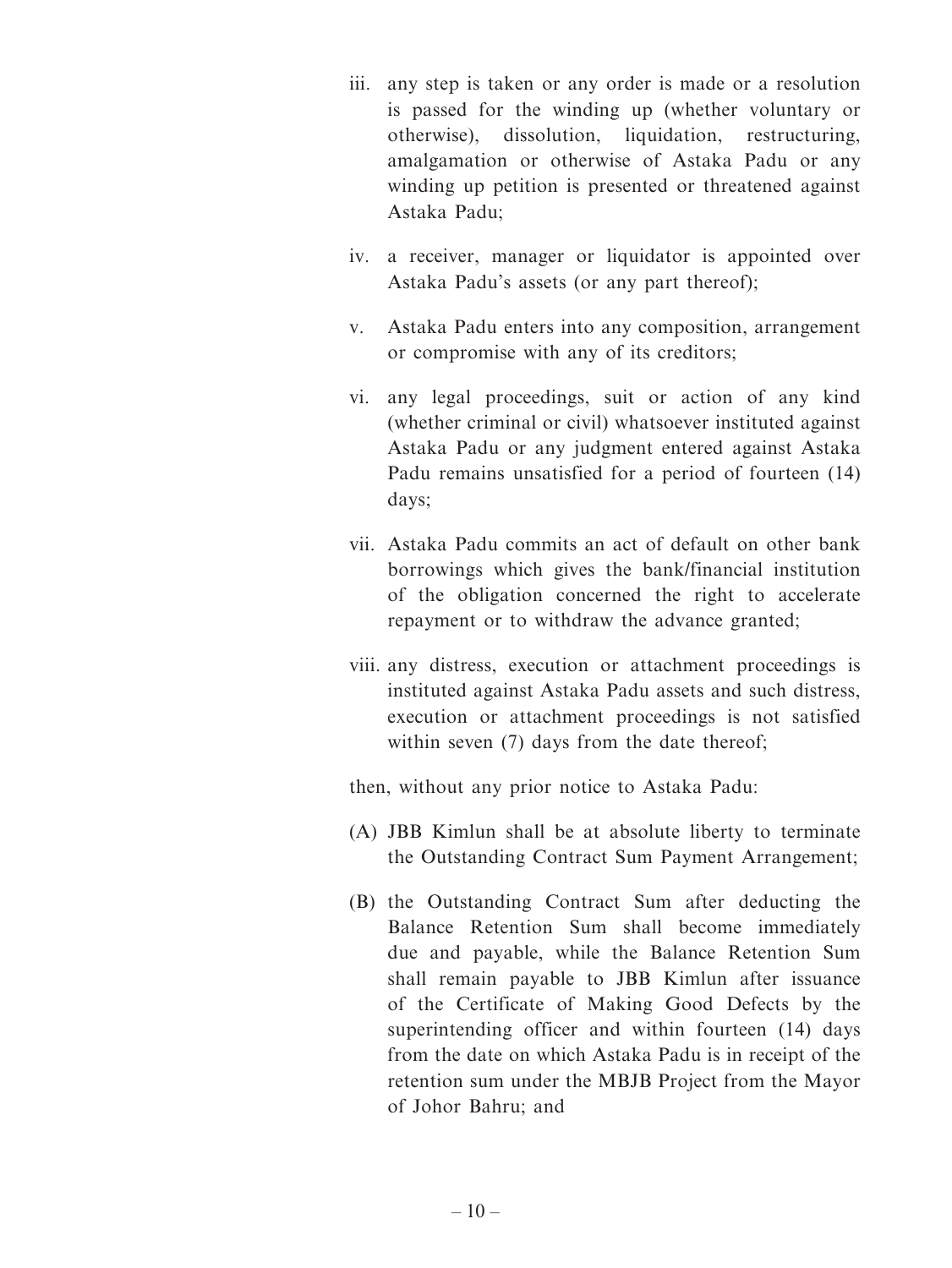- (C) JBB Kimlun shall be entitled to exercise all its rights and remedies for recovery of the Outstanding Contract Sum or any part thereof.
- Full and final settlement: JBB Kimlun and Astaka Padu agreed that the Astaka Padu-JBB Kimlun Settlement Agreement is in compromise and full and final settlement between the parties of all claims in connection with the Outstanding Contract Sum. Upon fulfillment of the Outstanding Contract Sum Payment Arrangement, all claims against each party in relation to any breach of contract, claim for compensation or any other grounds whatsoever shall be deemed to have been fully and finally settled.

#### **I.2 Principal terms of the Astaka Padu Group-JBB Kimlun Contra Agreement**

The principal terms of the Astaka Padu Group-JBB Kimlun Contra Agreement are set out below:

| Date:           | 17 March 2022                                                                                                                                                                                                                                                                                                                                                                                                                                                                                                                                                                                                                                                                                             |
|-----------------|-----------------------------------------------------------------------------------------------------------------------------------------------------------------------------------------------------------------------------------------------------------------------------------------------------------------------------------------------------------------------------------------------------------------------------------------------------------------------------------------------------------------------------------------------------------------------------------------------------------------------------------------------------------------------------------------------------------|
| Parties:        | Astaka Padu;<br>(1)                                                                                                                                                                                                                                                                                                                                                                                                                                                                                                                                                                                                                                                                                       |
|                 | Bukit Pelali;<br>(2)                                                                                                                                                                                                                                                                                                                                                                                                                                                                                                                                                                                                                                                                                      |
|                 | Saling Syabas; and<br>(3)                                                                                                                                                                                                                                                                                                                                                                                                                                                                                                                                                                                                                                                                                 |
|                 | JBB Kimlun.<br>(4)                                                                                                                                                                                                                                                                                                                                                                                                                                                                                                                                                                                                                                                                                        |
|                 | For the background of Bukit Pelali and Saling Syabas, please<br>refer to the section headed "III.1 Astaka Padu Group" of<br>this announcement.                                                                                                                                                                                                                                                                                                                                                                                                                                                                                                                                                            |
| Subject matter: | With reference to the Astaka Padu-JBB Kimlun Settlement<br>Agreement, the Astaka Padu Group agreed to offer to sell<br>the Contra Properties by way of contra and set off at a<br>total price of approximately RM12.9 million (the "Contra<br><b>Properties Purchase Price</b> " (equivalent to the Astaka Padu-<br><b>JBB Kimlun Contra Settlement Amount) as settlement of the</b><br>amounts owing by Askata Padu to JBB Kimlun on a "Ringit"<br>for Ringit" basis. JBB Kimlun had accepted the offer on the<br>condition that the Contra Properties are to be transferred<br>to JBB Kimlun's nominee(s), namely Kimlun, or other third<br>parties as identified by Kimlun at the same purchase price. |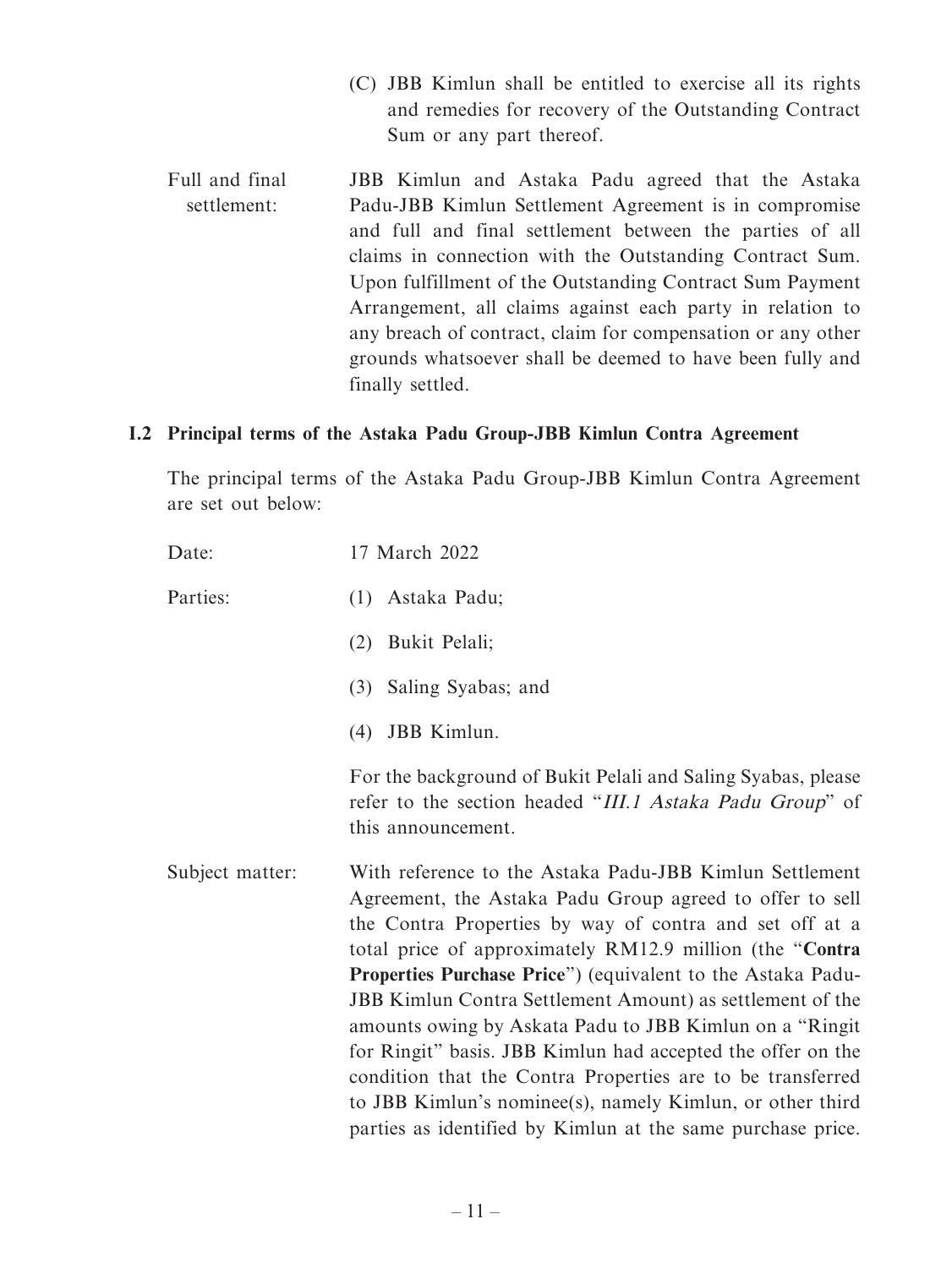- Contra Properties involved: Contra Properties being eleven (11) properties (comprising seven (7) properties developed by Bukit Pelali in the Bukit Pelali Project; and four (4) properties developed by Astaka in the Astaka Project). For the details of the Contra Properties, please refer to the section headed "IV.1 Contra Properties" of this announcement.
- Contra arrangement and the Contra Astaka Padu Group (i.e. Astaka Padu, Bukit Pelali and Saling Syabas) and JBB Kimlun confirmed and agreed to accept that:
	- Properties Purchase Prices: i. Each of the Contra Properties shall be contra and set off on a "free from all encumbrances" basis, with vacant possession and complete with the Certificate of Completion and Compliance.
		- ii. Kimlun shall be allowed to accept the Contra Properties whether by itself or through a third party.
		- iii. The contra and set off of the Contra Properties at the relevant Contra Properties Purchase Price shall for all intents and purposes be effected on the date of the relevant Contra Properties S&P Agreement whereupon:
			- (a) the Outstanding Contract Sum shall be reduced by a sum equivalent to the Contra Properties Purchase Price and Astaka Padu shall be regarded to have paid JBB Kimlun a sum equivalent to the Contra Properties Purchase Price towards part settlement of the Outstanding Contract Sum and JBB Kimlun shall issue such appropriate confirmation via its official receipt to Astaka Padu to confirm part settlement of the Outstanding Contract Sum equivalent to the Contra Properties Purchase Price (i.e. full settlement of the Astaka Padu-JBB Kimlun Contra Settlement Amount); and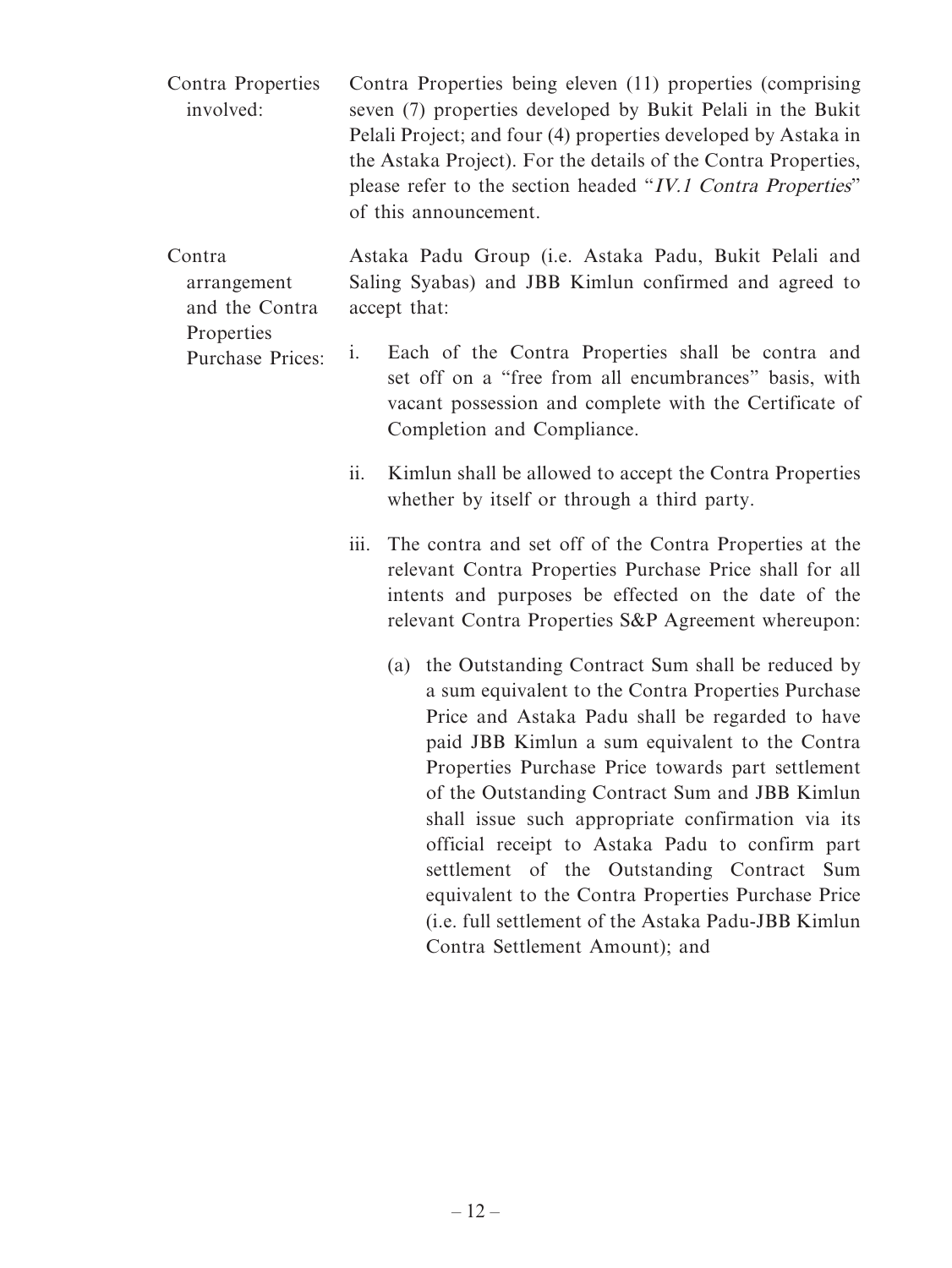- (b) the relevant purchaser of the Contra Properties shall be regarded to have paid Bukit Pelali or Astaka Padu (as the case may be) in full the Contra Properties Purchase Price and Bukit Pelali or Astaka Padu (as the case may be) shall not make any claim against the relevant purchaser for the purchase price payable under the relevant Contra Properties S&P Agreement.
- iv. Astaka Padu confirmed to JBB Kimlun its agreement to sign the relevant Contra Properties S&P Agreement within fourteen (14) days from the date JBB Kimlun or Kimlun notifies Astaka Padu on the particulars of the relevant purchaser.
- v. Bukit Pelali and Saling Syabas undertook to sign the relevant Contra Properties S&P Agreements within fourteen (14) days from the date JBB Kimlun or Kimlun notifies Bukit Pelali Properties on the particulars of the relevant purchaser.

For the avoidance of doubt, despite being a contractual party to the Astaka Padu Group-JBB Kimlun Contra Agreement, JBB Kimlun does not intend to be a contractual party to the Contra Properties S&P Agreement as it is the intention of the parties to the Astaka Padu-JBB Kimlun Settlement Agreement, conditional upon execution of and completion of the JBB Kimlun-Kimlun Settlement Agreement, to ultimately transfer the Contra Properties to Kimlun, or other third parties as identified by Kimlun via JBB Kimlun to settle both the Astaka Padu-JBB Kimlun Contra Settlement Amount and the JBB Kimlun-Kimlun Properties Settlement Amount. As at the date of this announcement, no Contra Properties S&P Agreements have been entered into between the parties concerned.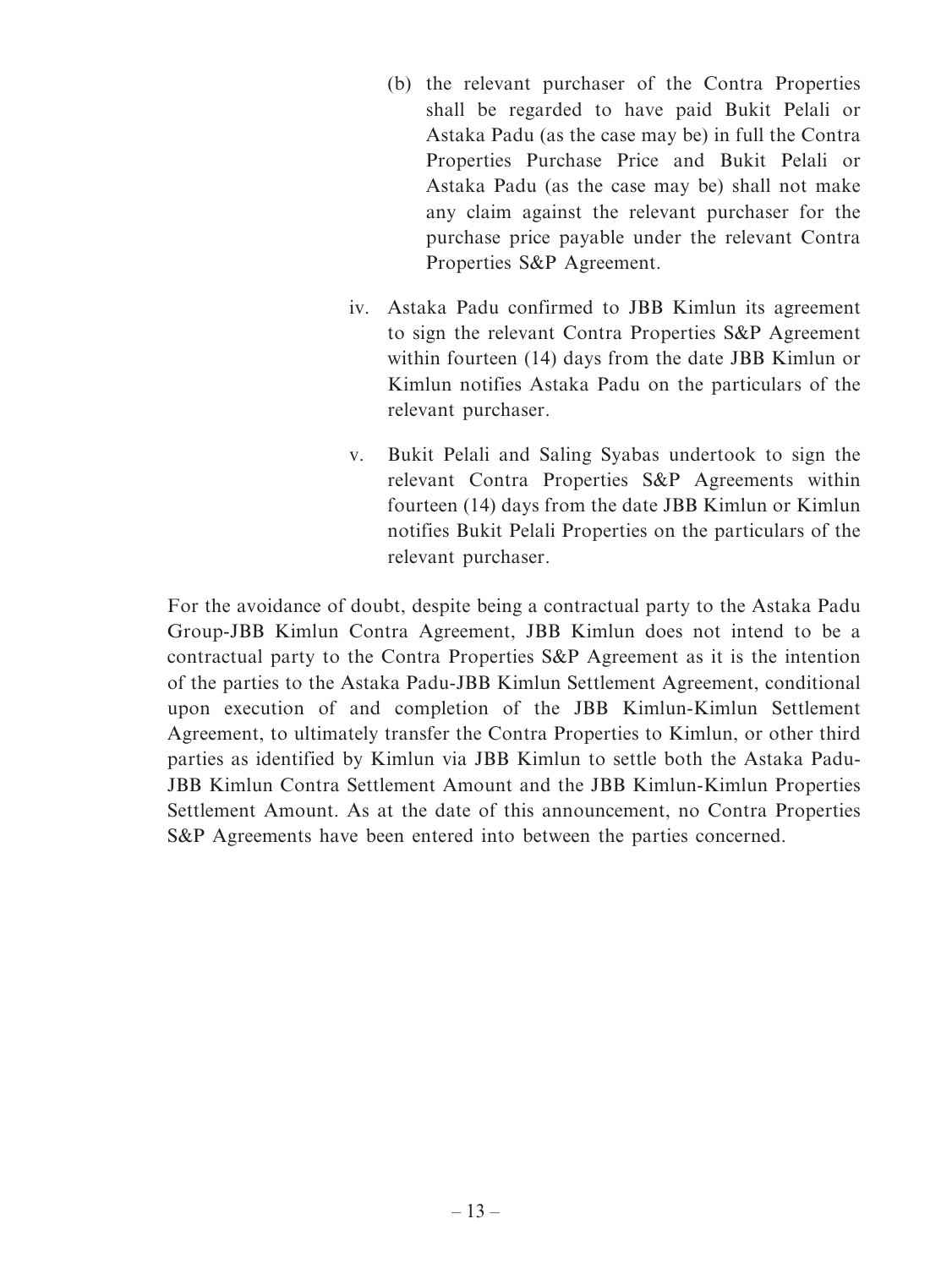#### **I.3 The Contra Options Instruments**

#### **I.3.1 Principal terms of the Contra Options Instruments**

The principal terms of the six (6) separate Contra Options Instruments, each being substantially identical with each other save for the particulars of the relevant Contra Optional Properties and the exercise price of the Contra Options, are set out below:

| Date:                                                                 | 17 March 2022                                                                                                                                                                                                                                                                                                                                                                                                                                                           |
|-----------------------------------------------------------------------|-------------------------------------------------------------------------------------------------------------------------------------------------------------------------------------------------------------------------------------------------------------------------------------------------------------------------------------------------------------------------------------------------------------------------------------------------------------------------|
| Parties:                                                              | Astaka Padu (as the grantor of the Contra Options); and                                                                                                                                                                                                                                                                                                                                                                                                                 |
|                                                                       | JBB Kimlun (as the recipient and holder of the Contra<br>Options).                                                                                                                                                                                                                                                                                                                                                                                                      |
| Subject matter:                                                       | Astaka Padu as the grantor of the Contra Options had<br>agreed to grant to JBB Kimlun the Contra Options, in the<br>consideration of the sum of RM10.00 per Contra Option,<br>to purchase the Contra Optional Properties free from all<br>encumbrances and with vacant possession, on an "as is<br>where is" basis, at and for a total set price of approximately<br>RM12.7 million (the "Contra Optional Properties Purchase<br>Price"), by way of contra and set off. |
| Asset(s) to be<br>acquired upon<br>exercise of the<br>Contra Options: | The Contra Optional Properties, being six (6) unsold<br>properties developed by Astaka in the Astaka Project at<br>the Contra Optional Properties Purchase Price by way of<br>contra and set off.                                                                                                                                                                                                                                                                       |
|                                                                       | For the details of the Contra Optional Properties (including<br>the Contra Optional Properties Purchase Price(s) and the                                                                                                                                                                                                                                                                                                                                                |

valuation of each Contra Optional Properties, please refer to the section headed "IV.2 Contra Optional Properties" of this announcement.

Contra Options Period: From 17 March 2022 to 31 August 2024 (no later than 6p.m.) or such other date to be mutually agreed upon between Astaka Padu and JBB Kimlun (the "**Contra Options Period**").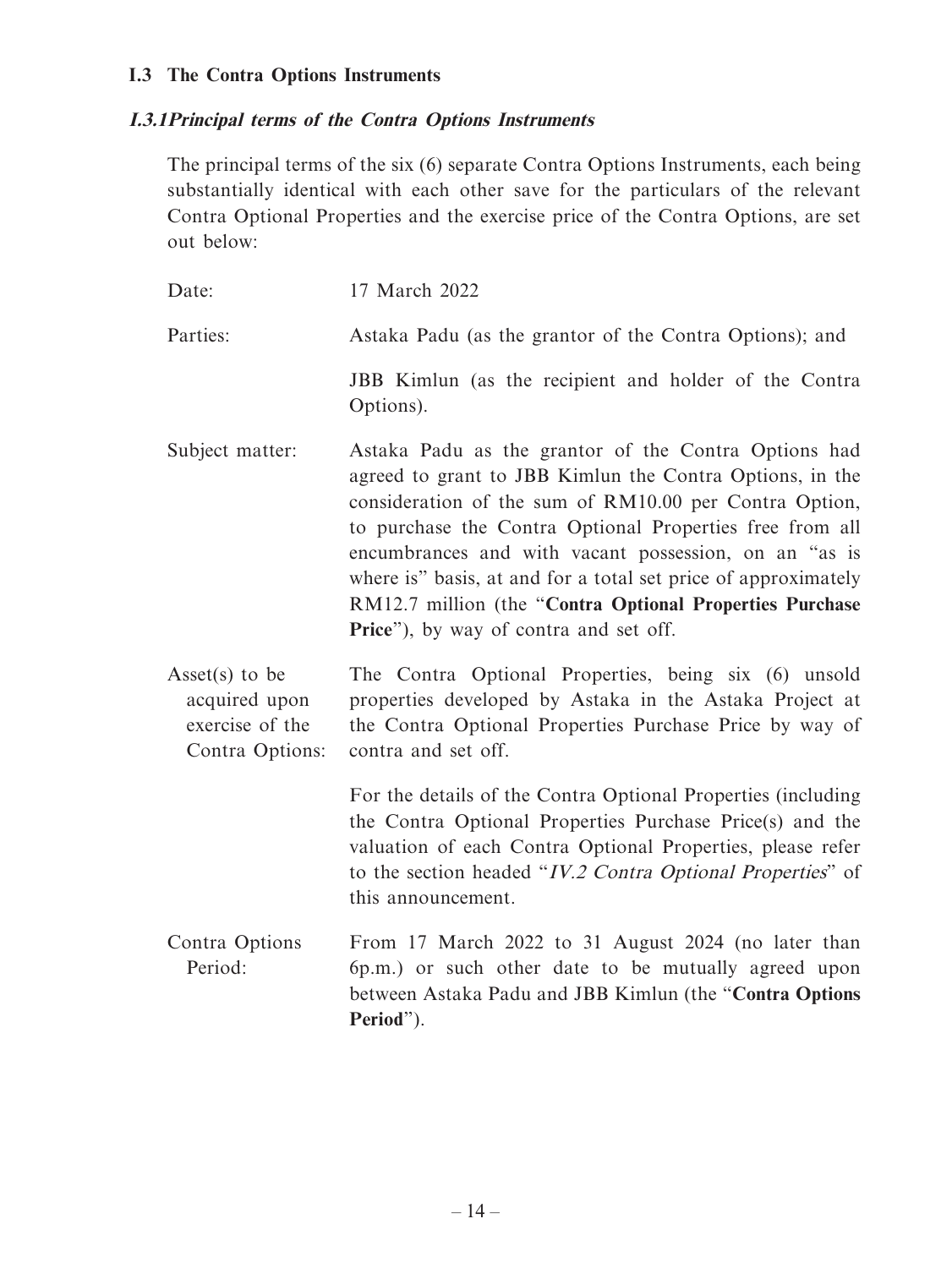| Conditions<br>precedent:                          | Astaka Padu shall deposit to the solicitors of JBB Kimlun<br>the following documents to hold as stakeholders in escrow:                                                                                                                                                                                                                                                                                                             |
|---------------------------------------------------|-------------------------------------------------------------------------------------------------------------------------------------------------------------------------------------------------------------------------------------------------------------------------------------------------------------------------------------------------------------------------------------------------------------------------------------|
|                                                   | the original strata title to the Contra Optional Properties;<br>$\mathbf{i}$ .<br>and                                                                                                                                                                                                                                                                                                                                               |
|                                                   | ii.<br>two copies of the memorandum of transfer in respect<br>of each of the Contra Optional Properties (without the<br>particulars of the purchaser) duly executed by Astaka<br>Padu.                                                                                                                                                                                                                                              |
| Manner of exercise<br>of the Contra<br>Options:   | The Contra Options shall be exercised by JBB Kimlun or<br>the relevant purchaser by forwarding to Astaka Padu four<br>(4) copies of the relevant Contra Optional Properties S&P<br>Agreement duly executed by JBB Kimlun or the relevant<br>purchaser.                                                                                                                                                                              |
|                                                   | JBB Kimlun or the relevant purchaser is at liberty to enforce<br>specific performance as though the relevant Contra Optional<br>Properties S&P Agreement had been executed by Astaka<br>Padu if Astaka Padu fails or neglects to execute the relevant<br>Contra Optional Properties S&P Agreement within fourteen<br>(14) days from the date of receipt by Astaka Padu of the<br>relevant Contra Optional Properties S&P Agreement. |
| Right to nominate:                                | JBB Kimlun shall have the right to nominate Kimlun<br>or another third party pursuant to the Contra Options<br>Instrument as the recipient of the Contra Optional Properties<br>upon exercise of the Contra Options by JBB Kimlun.                                                                                                                                                                                                  |
| Expiration and<br>lapse of the<br>Contra Options: | The Contra Options shall expire if, for any reason whatsoever,<br>the Contra Options are not exercised within the Contra<br>Options Period and in the manner as stipulated in the<br>Contra Options Instrument(s).                                                                                                                                                                                                                  |
|                                                   | Furthermore, pursuant to the Astaka Padu-JBB Kimlun<br>Settlement Agreement, the Contra Options shall also expire<br>on the date of settlement of the entire Outstanding Contract<br>Sum.                                                                                                                                                                                                                                           |

As of the date of this announcement, the conditions precedent for each of the Contra Options Instruments had been fulfilled. None of the Contra Options had been exercised by JBB Kimlun or its nominee.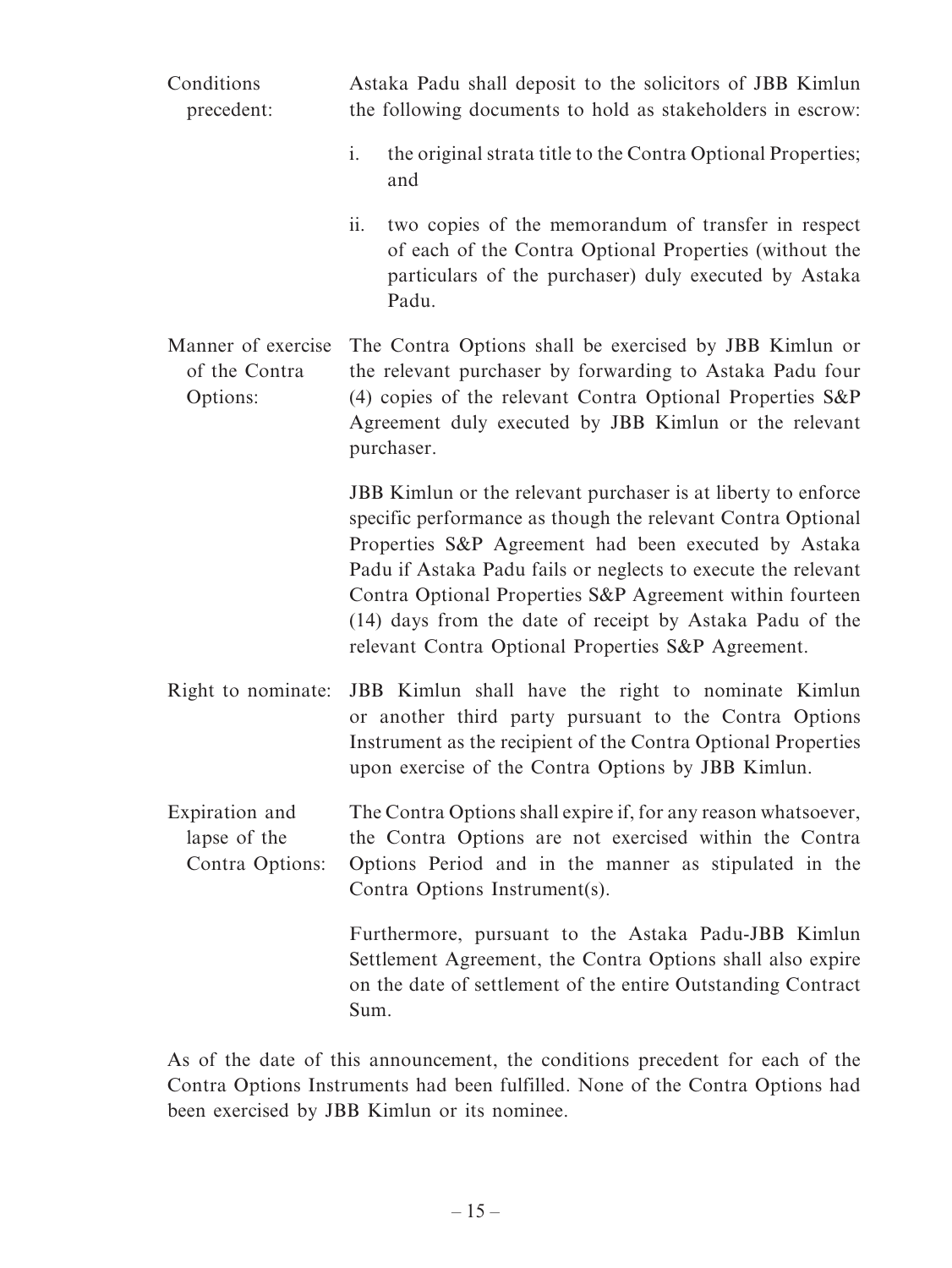# **I.3.2 Effect on the Outstanding Contract Sum in the event of exercise of the Contra Options**

In the event that each of the Contra Options were exercised by JBB Kimlun as the holder of the Contra Options, JBB Kimlun would acquire six (6) Contra Optional Properties at the Contra Optional Properties Purchase Price by way of contra and set off.

Assuming that (i) JBB Kimlun had exercised the Contra Options immediately prior to Astaka Padu making any payment to JBB Kimlun on the first Astaka Padu-JBB Kimlun Monthly Installments, and assuming that (ii) the Astaka Padu-JBB Kimlun Contra Settlement Amount had been fully settled, JBB Kimlun would have to, pursuant to the undertaking made under the Astaka Padu-JBB Kimlun Settlement Agreement, pay or procure payment in cash of the shortfall difference between the Contra Optional Properties Purchase Price and the remaining balance of the Outstanding Contract Sum, being approximately RM0.8 million within the completion period as provided under the relevant Contra Optional Properties S&P Agreement(s).

For the scenario in which JBB Kimlun had exercised the right to nominate Kimlun (being a third party to the Contra Options Instruments) as the recipient of each of the six (6) Contra Optional Properties upon JBB Kimlun exercising each of the six (6) Contra Options, please refer to the section headed "II.2 Grant of right to Kimlun to exercise the Contra Options upon notice and the effect thereof" of this announcement.

### **I.4 Consideration and the basis of determination of the consideration**

The consideration in respect of the Astaka Padu-JBB Kimlun Settlement Agreement was arrived at after arm's length negotiation between Astaka Padu and JBB Kimlun on normal commercial terms, which involved an exchange of consideration between Astaka Padu and JBB Kimlun whereby Astaka Padu had:

- (A) agreed, covenanted and undertook to settle the Outstanding Contract Sum in accordance with the Outstanding Contract Sum Payment Arrangement, which involved:
	- (i) settlement of the Astaka Padu Group-JBB Kimlun Contra Settlement Amount with the Contra Properties; and
	- (ii) settlement of the Astaka Padu-JBB Kimlun Cash Settlement Amount partly by the Astaka Padu-JBB Kimlun Monthly Installments and partly by lump sum cash payment being the Balance Retention Sum; and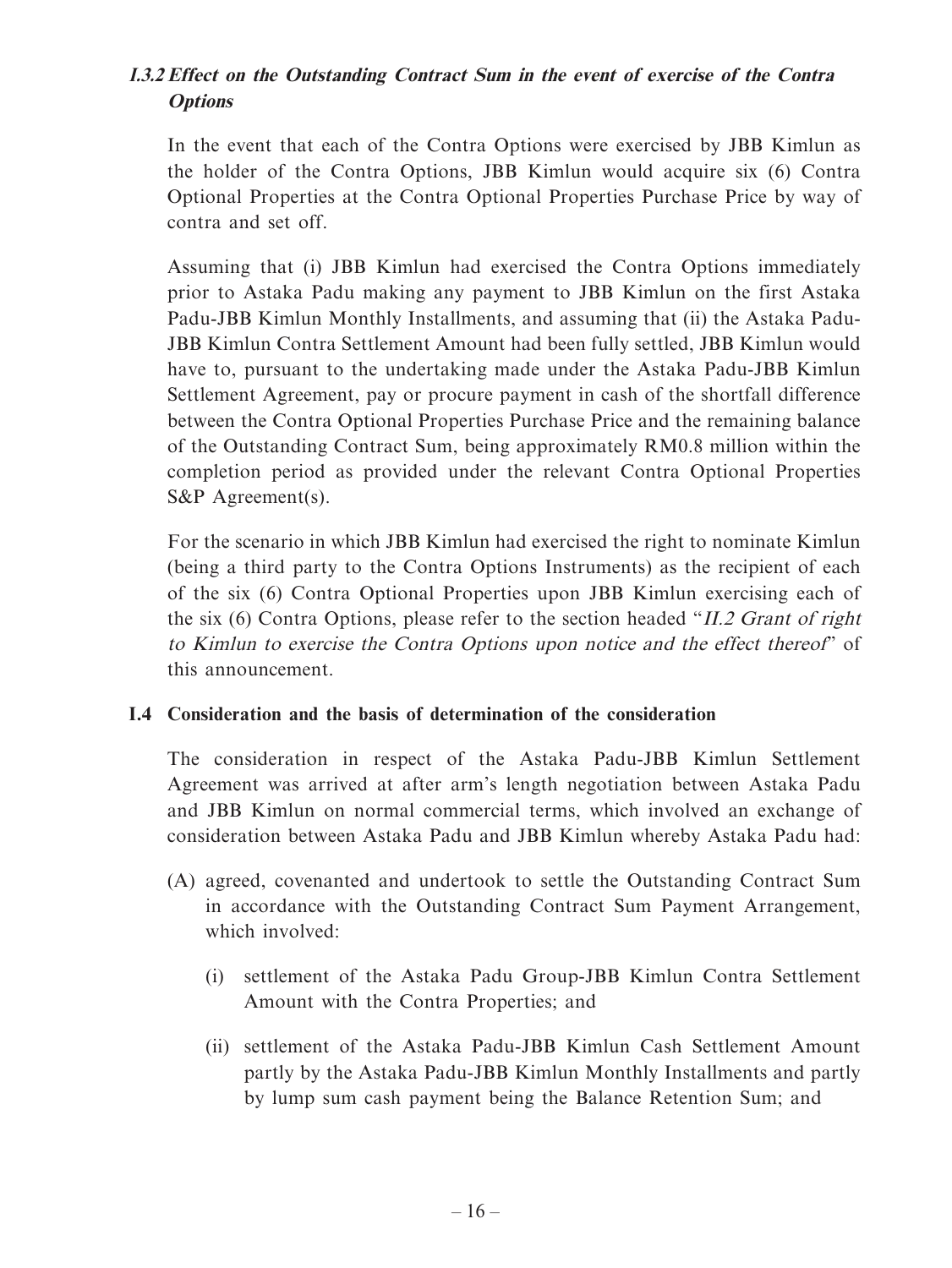(B) granted the Contra Options as an alternative to and notwithstanding the Outstanding Contract Sum Payment Arrangement.

In exchange of which, JBB Kimlun had conditionally agreed to set off the Outstanding Contract Sum in the total amount of approximately RM24.8 million, being a trade receivable due from Astaka Padu pursuant to the MBJB Main Contractor Agreement, the amount of which was determined with reference to the Main Contract Final Account, being the statement of final account for the MBJB Project in respect of the contractor work done and undertaken by JBB Kimlun as issued by Astaka Padu and the sum of which is mutually agreed between JBB Kimlun and Astaka Padu.

For the basis of determination on the valuation of the Contra Properties, please refer to the section headed "IV.3 Valuation for the Contra Properties and the Contra Optional Properties" of this announcement.

### **II. JBB KIMLUN-KIMLUN SETTLEMENT AGREEMENT**

The Board wishes to further announce that on 14 April 2022 (after trading hours), JBB Kimlun has entered into the JBB Kimlun-Kimlun Settlement Agreement, pursuant to which, JBB Kimlun has conditionally agreed to settle the Outstanding Sub-contract Sum in the total amount of approximately RM24.5 million owed to Kimlun and payable by JBB Kimlun under the MBJB Sub-contractor Agreement by way of:

- (i) transferring the eleven (11) Contra Properties to Kimlun in accordance with the terms of the Astaka Padu Group-JBB Kimlun Contra Agreement;
- (ii) offering the JBB Kimlun-Kimlun Cash Settlement Amount in accordance with the Outstanding Sub-contract Sum Payment Arrangement; and
- (iii) granting Kimlun the right to nominate itself or its nominees as the recipient of the six (6) Contra Options pursuant to the Contra Options Instruments and the Astaka Padu-JBB Kimlun Settlement Agreement.

#### **II.1 Principal terms of the JBB Kimlun-Kimlun Settlement Agreement**

The principal terms of the JBB Kimlun-Kimlun Settlement Agreement are set out below:

| Date:    | 14 April 2022 (after trading hours)                                                                      |
|----------|----------------------------------------------------------------------------------------------------------|
| Parties: | JBB Kimlun (as the main contractor); and                                                                 |
|          | Kimlun (as the sub-contractor).                                                                          |
|          | For the background of Kimlun, please refer to the section<br>headed "III.2 Kimlun" of this announcement. |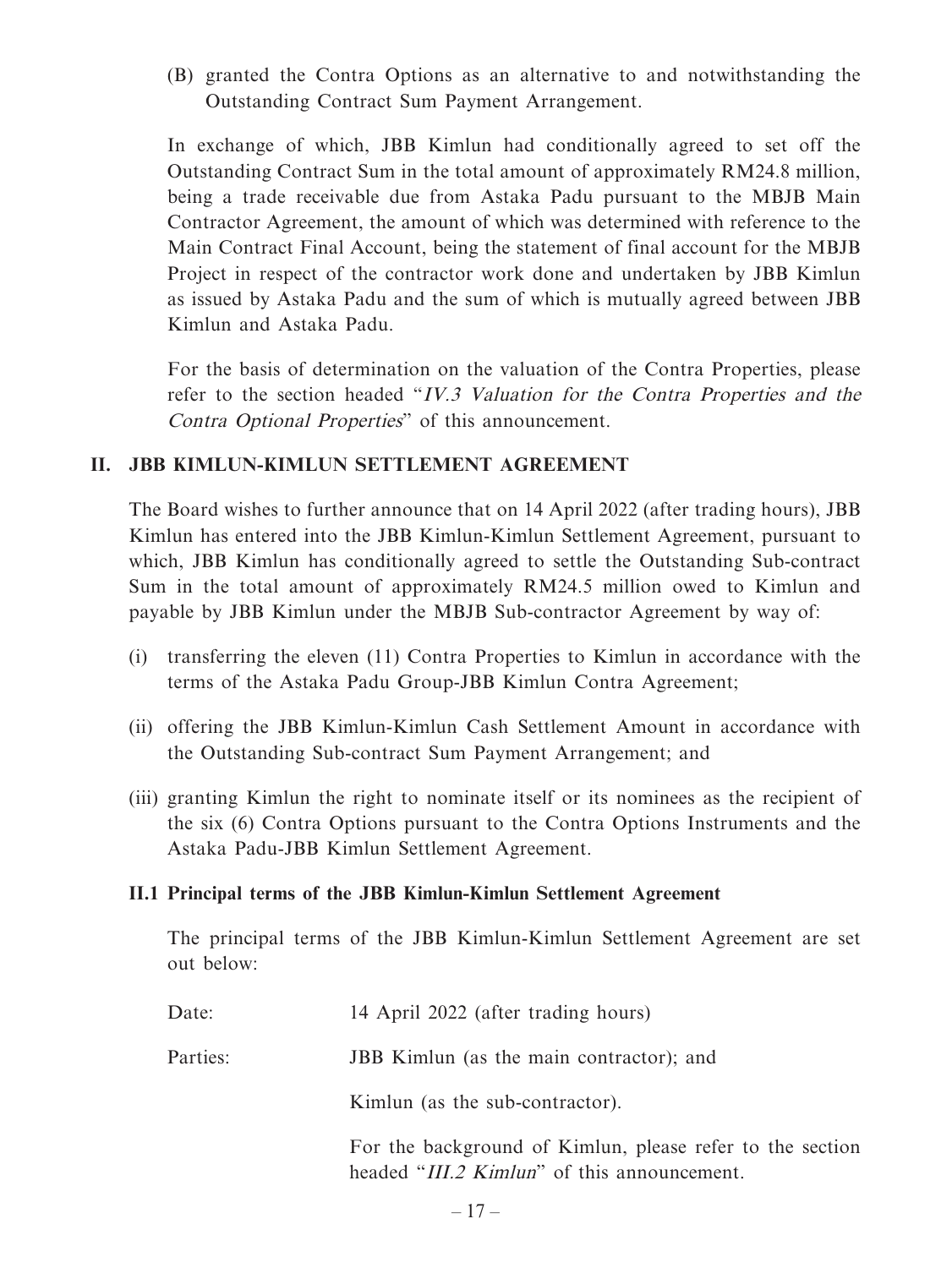- Subject matter: JBB Kimlun and Kimlun acknowledged and confirmed that based on the statement of final account for the MBJB Project in respect of the sub-contract work done by Kimlun, which has been issued by JBB Kimlun and signed by all parties concerned including Kimlun (the "**Sub-contract Final Account**"), the Outstanding Sub-contract Sum remaining to be payable by JBB Kimlun to Kimlun for undertaking as sub-contractor of the MBJB Project is approximately RM24.5 million, comprising:
	- i. approximately RM18.4 million (comprising the JBB Kimlun-Kimlun Properties Settlement Amount and approximately RM5.6 million, being part of and approximately 48.0% of the JBB Kimlun-Kimlun Cash Settlement Amount) being the balance certified amount under the Sub-Contract Final Account; and
	- ii. approximately RM6.0 million (comprising part of and approximately 52.0% of the JBB Kimlun-Kimlun Cash Settlement Amount) being the Balance Retention Sum which shall be paid by JBB Kimlun to Kimlun within seven (7) days from the date on which JBB Kimlun is in receipt of the retention sum under the MBJB Project from Astaka Padu pursuant to the Astaka Padu-JBB Kimlun Settlement Agreement.

Outstanding Sub-contract Sum Payment Arrangement: In consideration of Kimlun agreeing to grant JBB Kimlun indulgence in settling the Outstanding Sub-contract Sum, JBB Kimlun has conditionally agreed to settle the Outstanding Sub-contract Sum in the following manner (the "**Outstanding Sub-contract Sum Payment Arrangement**"):

> i. a sum of approximately RM12.9 million (i.e. the JBB Kimlun-Kimlun Properties Settlement Amount) being part of the balance certified amount to the Sub-contract Final Account is to be settled by way of transferring the Contra Properties in accordance with the terms of the Astaka Padu Group-JBB Kimlun Contra Agreement, to which Kimlun has agreed to accept the Contra Properties by way of contra and set off in accordance with the JBB Kimlun-Kimlun Settlement Agreement;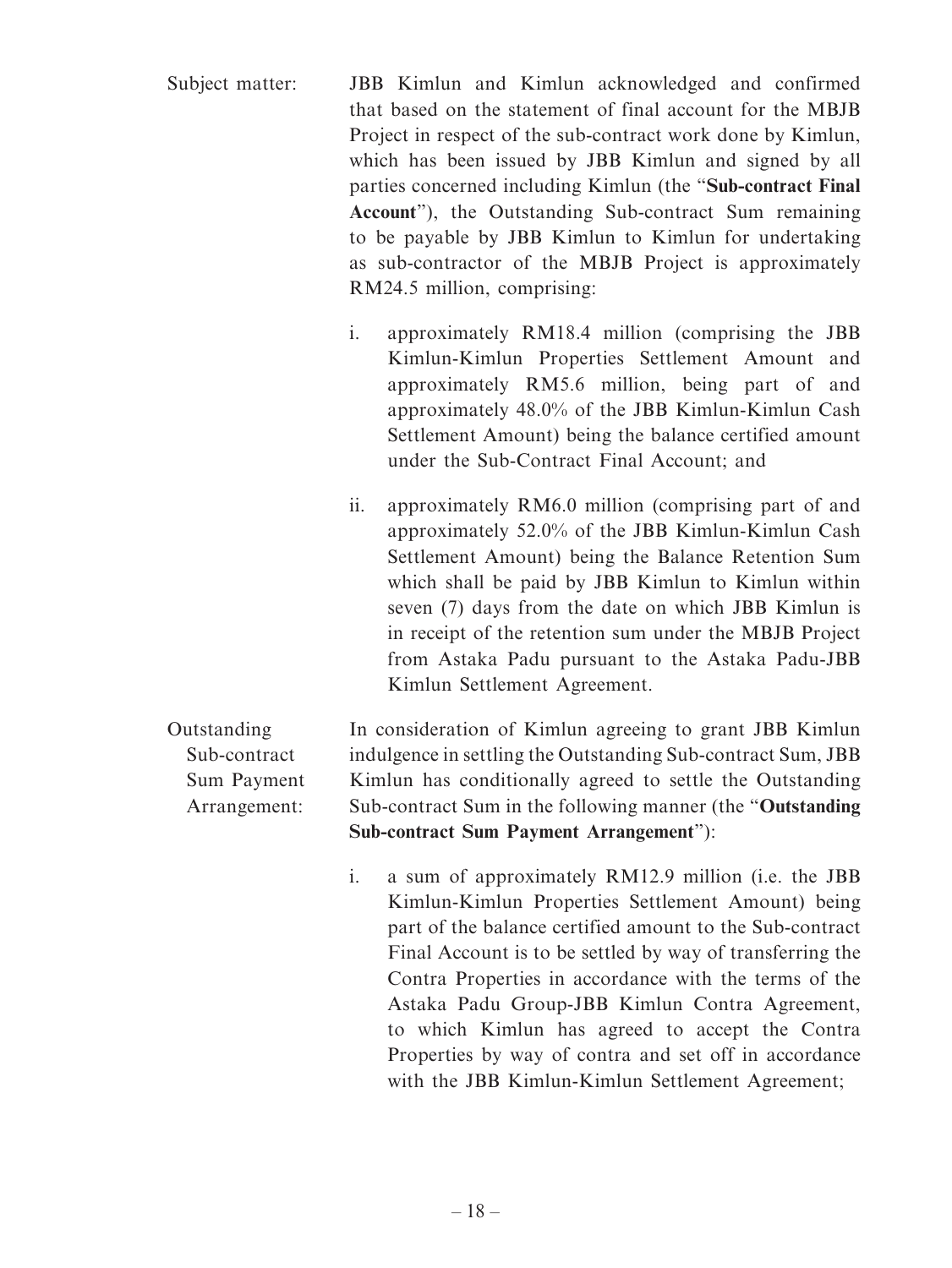- ii. a sum of approximately RM5.6 million (being part of the balance certified amount to the Sub-contract Final Account and approximately 48.0% of the JBB Kimlun-Kimlun Cash Settlement Amount) shall be paid by JBB Kimlun by way of monthly installments (the "**JBB Kimlun-Kimlun Monthly Installments**") in the following manner:
	- (a) For the first six (6) months commencing from 31 March 2022, a fixed sum of RM0.15 million in cash for each month;
	- (b) For the  $7<sup>th</sup>$  month to the  $18<sup>th</sup>$  month, a fixed sum of RM0.2 million in cash for each month;
	- (c) For the 19<sup>th</sup> month to  $23<sup>rd</sup>$  month, a fixed sum of RM0.4 million in cash for each month; and
	- (d) For the  $24<sup>th</sup>$  month, a final payment of approximately RM0.3 million; and
- iii. a sum of approximately RM6.0 million (comprising part of and approximately 52.0% of the JBB Kimlun-Kimlun Cash Settlement Amount) being the Balance Retention Sum which shall be paid by JBB Kimlun to Kimlun conditional upon and within seven (7) days from the date on which JBB Kimlun is in receipt of the retention sum under the MBJB Project from Astaka Padu pursuant to the Astaka Padu-JBB Kimlun Settlement Agreement, which has provided that the Balance Retention Sum shall be paid by Astaka Padu to JBB Kimlun after issuance of the Certificate of Making Good Defects by the superintending officer and within fourteen (14) days after the date on which Astaka Padu is in receipt of the Balance Retention sum under the MBJB Project from the Mayor of Johor Bahru.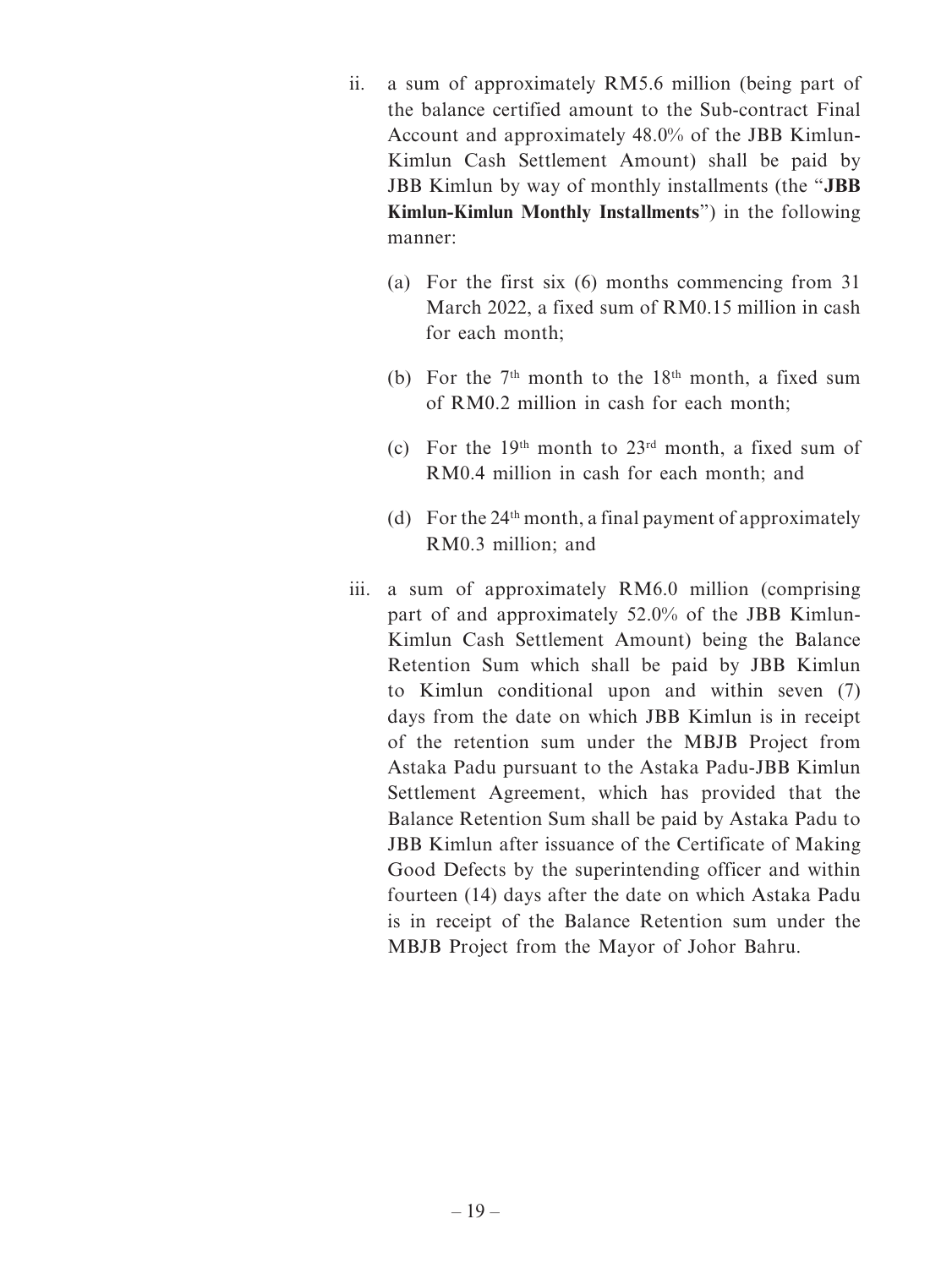| Payment schedule   | JBB Kimlun and Kimlun agreed that the schedule for JBB                                                                                      |
|--------------------|---------------------------------------------------------------------------------------------------------------------------------------------|
| and indulgence     | Kimlun-Kimlun Monthly Installments is back-to-back to the                                                                                   |
| in respect of      | schedule for Astaka Padu-JBB Kimlun Monthly Installments                                                                                    |
| payment of         | under the Astaka Padu-JBB Kimlun Settlement Agreement.                                                                                      |
| <b>JBB</b> Kimlun- | Within three (3) business days from JBB Kimlun's receipt                                                                                    |
| Kimlun Monthly     | of the relevant installment amount from Astaka Padu,                                                                                        |
| Installments:      | JBB Kimlun shall remit to Kimlun the relevant installment<br>amount under the JBB Kimlun-Kimlun Monthly Installments<br>as the case may be. |

Conditions precedent: The effective date for the transfer of the Contra Properties in accordance with the JBB Kimlun-Kimlun Settlement Agreement shall be conditional upon the approval(s) and/or consent(s) from the board of directors of JBB Kimlun and the Company and (where applicable) the Stock Exchange and the Shareholders in respect of the JBB Kimlun-Kimlun Transactions, and shall in any event no later than the Long Stop Date.

It is the intention of the parties to the JBB Kimlun-Kimlun Settlement Agreement to mirror the terms of the JBB Kimlun-Kimlun Settlement Agreement with the principal terms of the Astaka Padu-JBB Kimlun Settlement Agreement, in particular the manner of payment of the Outstanding Sub-contract Sum, in order to (i) effect the contractual intention of the parties to the Astaka Padu-JBB Kimlun Settlement Agreement that the Contra Properties are to be ultimately transferred to Kimlun or other third parties as identified by Kimlun via JBB Kimlun to settle both the Astaka Padu-JBB Kimlun Contra Settlement Amount and the JBB Kimlun-Kimlun Properties Settlement Amount; and (ii) parallelly structure and schedule the JBB Kimlun-Kimlun Monthly Installments with that of the Astaka Padu-JBB Kimlun Monthly Installments to make the payment of the former conditional upon Astaka Padu's due compliance with the Astaka Padu-JBB Kimlun Settlement Agreement.

### **II.2 Grant of right to Kimlun to exercise the Contra Options upon notice and the effect thereof**

JBB Kimlun and Kimlun have also agreed in the JBB Kimlun-Kimlun Settlement Agreement that further to the Outstanding Sub-contract Sum Payment Arrangement, in view that Astaka Padu had granted JBB Kimlun six (6) separate, conditionally transferrable and withdrawable Contra Options pursuant to the Contra Options Instruments, JBB Kimlun has agreed that subject to the approval(s) and/or consent(s) from the board of directors of JBB Kimlun and the Company and (where applicable) the Stock Exchange and the Shareholders in respect of the JBB Kimlun-Kimlun Transactions, Kimlun may, at any time prior to the last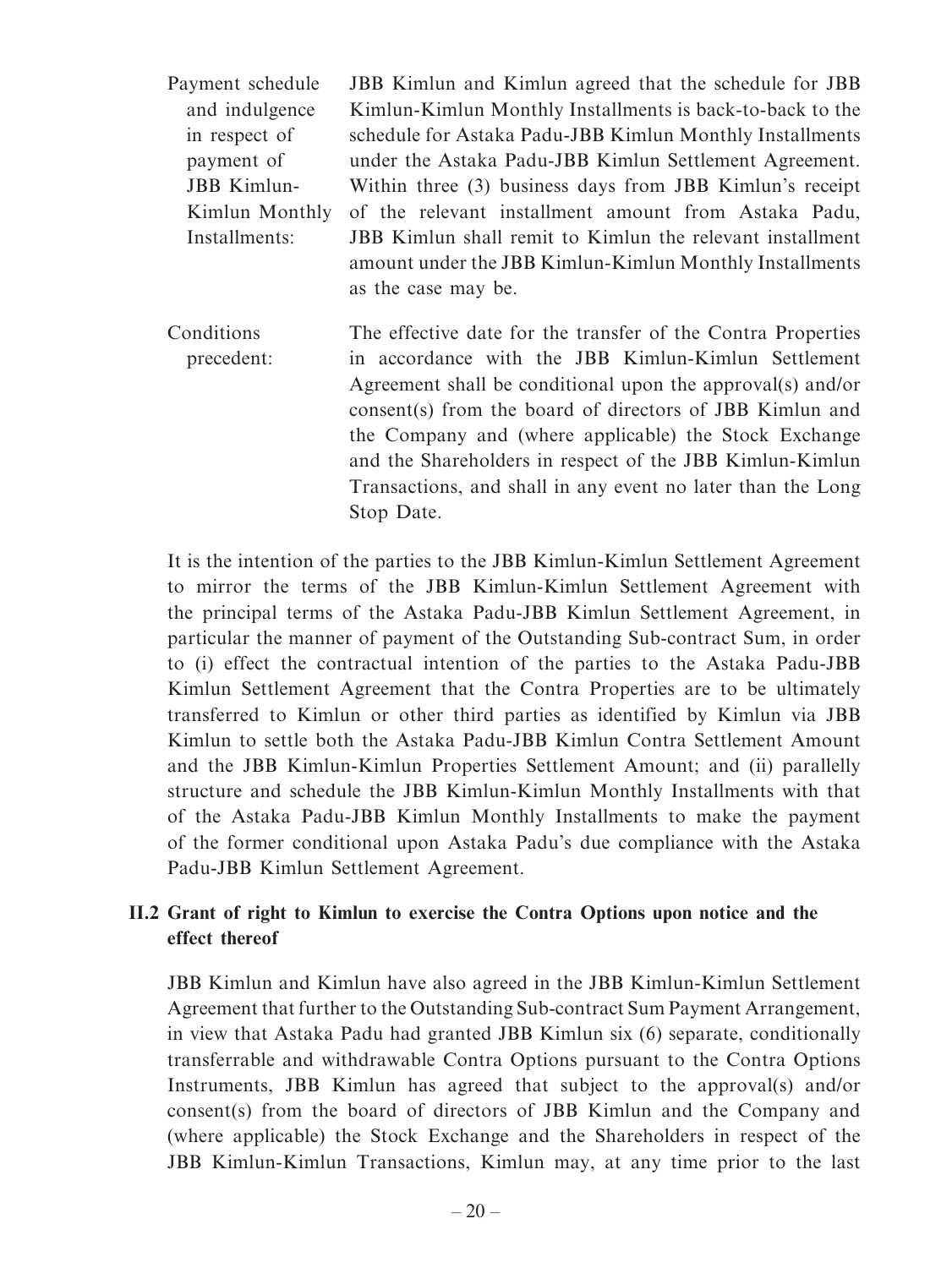day of the Contra Options Period or such other date to be mutually agreed upon between the parties, notify JBB Kimlun on its election to acquire the six (6) Contra Optional Properties by way of contra and set off on the terms of the Contra Options Instruments.

In the event that Kimlun were to notify JBB Kimlun on its election to acquire all six (6) Contra Optional Properties, and assuming that (i) JBB Kimlun were to exercise to Contra Options on the instruction of Kimlun immediately prior to Astaka Padu making any payment to JBB Kimlun on the first Astaka Padu-JBB Kimlun Monthly Installments, or JBB Kimlun making any parallel payment to Kimlun on the first JBB Kimlun-Kimlun Monthly Installments; and (ii) the Astaka Padu-JBB Kimlun Contra Settlement Amount and the parallel JBB Kimlun-Kimlun Properties Settlement Amount had been fully settled, Kimlun shall, pursuant to the undertaking made under the JBB Kimlun-Kimlun Settlement Agreement, pay or procure payment in cash of the shortfall difference between the Contra Optional Properties Purchase Price and the remaining balance of the Outstanding Sub-contract Sum, being approximately RM1.1 million, to JBB Kimlun and/or directly to Astaka Padu (as the case may be) within the completion period as provided under the relevant Contra Optional Properties S&P Agreement(s).

#### **II.3 Consideration and the basis of determination of the consideration**

Mirroring that of the consideration for the Astaka Padu-JBB Kimlun Settlement Agreement, the consideration in respect of the JBB Kimlun-Kimlun Settlement Agreement was arrived at after arm's length negotiation between JBB Kimlun and Kimlun on normal commercial terms, having made reference to the consideration for the Astaka Padu-JBB Kimlun Settlement Agreement, which involved an exchange of consideration between JBB Kimlun and Kimlun whereby JBB Kimlun had:

- (A) agreed to settle the Outstanding Sub-contract Sum in accordance with the Outstanding Sub-contract Sum Payment Arrangement, which involved:
	- (i) settlement of the JBB Kimlun-Kimlun Properties Settlement Amount with the Contra Properties; and
	- (ii) settlement of the JBB Kimlun-Kimlun Cash Settlement Amount partly by the JBB Kimlun-Kimlun Monthly Installments and partly by lump sum cash payment being the Balance Retention Sum; and
- (B) agreed that Kimlun may have the right to notify JBB Kimlun to exercise the Contra Options as an alternative to and notwithstanding the Outstanding Sub-contract Sum Payment Arrangement.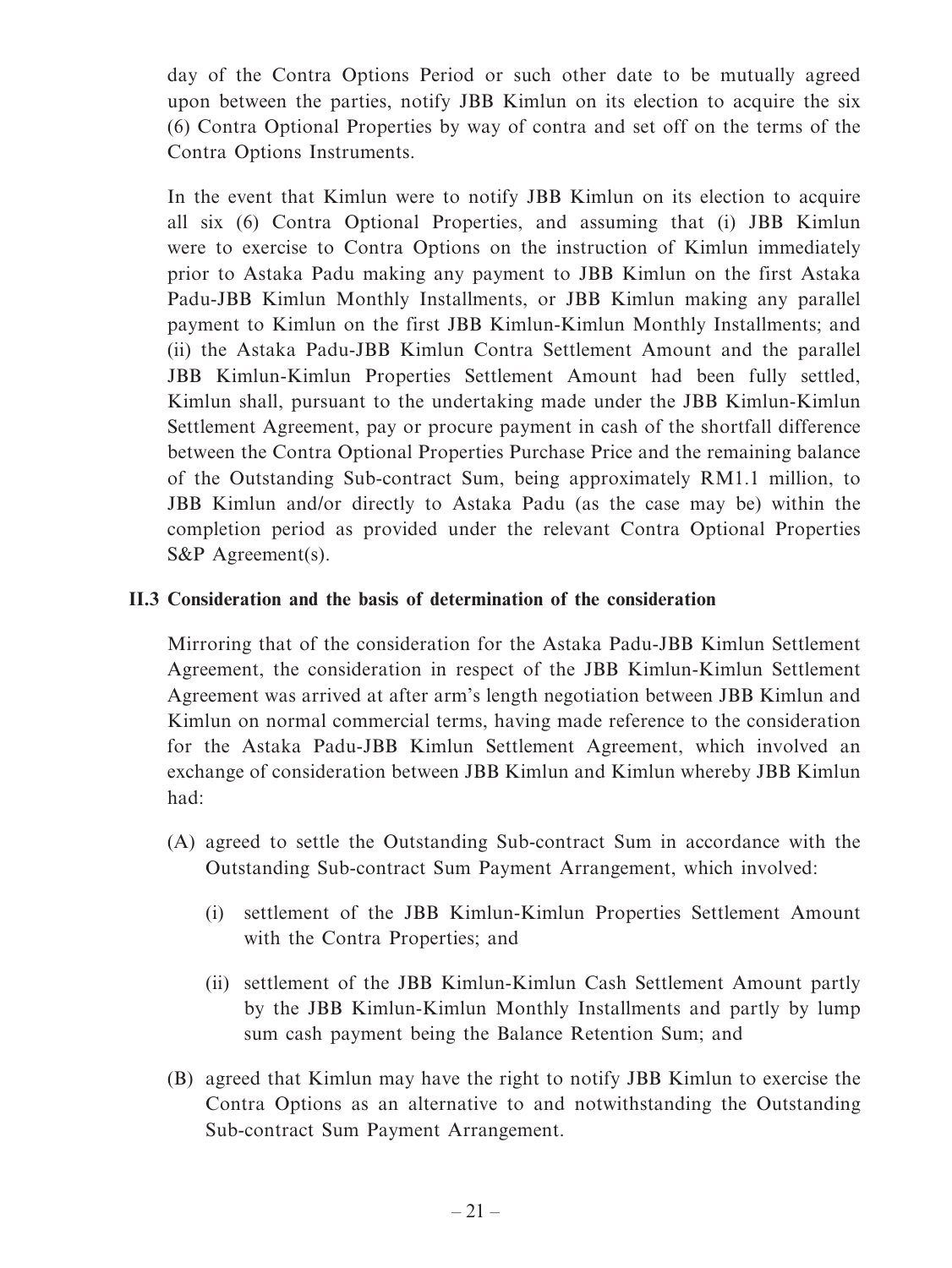In exchange of which, Kimlun had conditionally agreed to set off the Outstanding Sub-contract Sum in the total amount of approximately RM24.5 million, being a trade payable due by JBB Kimlun to Kimlun pursuant to the MBJB Subcontractor Agreement, the amount of which was determined with reference to the Sub-contract Final Account, being the statement of final account for the MBJB Project in respect of the sub-contract work done by Kimlun, which has been issued by Kimlun and agreed by all parties concerned including JBB Kimlun.

For the basis of determination on the valuation of the Contra Properties, please refer to the section headed "IV.3 Valuation for the Contra Properties and the Contra Optional Properties" of this announcement.

#### **III. INFORMATION OF ASTAKA PADU GROUP AND KIMLUN**

#### **III.1 Astaka Padu Group**

Astaka Padu is a company incorporated in Malaysia which principally engages in the business of property development. It is a 99.99% indirectly owned subsidiary of Astaka Holdings Limited, a company whose shares are listed on the Singapore Exchange. Pursuant to the MBJB Main Contractor Agreement, JBB Kimlun had been appointed by Astaka Padu as the main contractor (as well as granting JBB Kimlun the right to nominate sub-contractors) to undertake the MBJB Tower Project for a total contractual sum of RM263.0 million.

Bukit Pelali is a company incorporated in Malaysia which principally engages in the business of property development. It is a joint venture company which is owned as to 51% by Astaka Padu and 49% by Saling Syabas. Bukit Pelali is formed as a special purpose vehicle in respect of the Bukit Pelali Project. For information in respect of the Bukit Pelali Project, please refer to the section headed "IV.1 Contra Properties" of this announcement.

Saling Syabas is a company incorporated in Malaysia which principally engages in land development and real estate activities. Saling Syabas is legally and beneficially owned entirely by Dato' Daing A Malek Bin Daing A Rahaman.

To the best of the Directors' knowledge, information and belief, having made all reasonable enquiries, each of Astaka Padu, Bukit Pelali and Saling Syabas and its respective ultimate beneficial owner(s) is an Independent Third Party of the Group and its connected persons.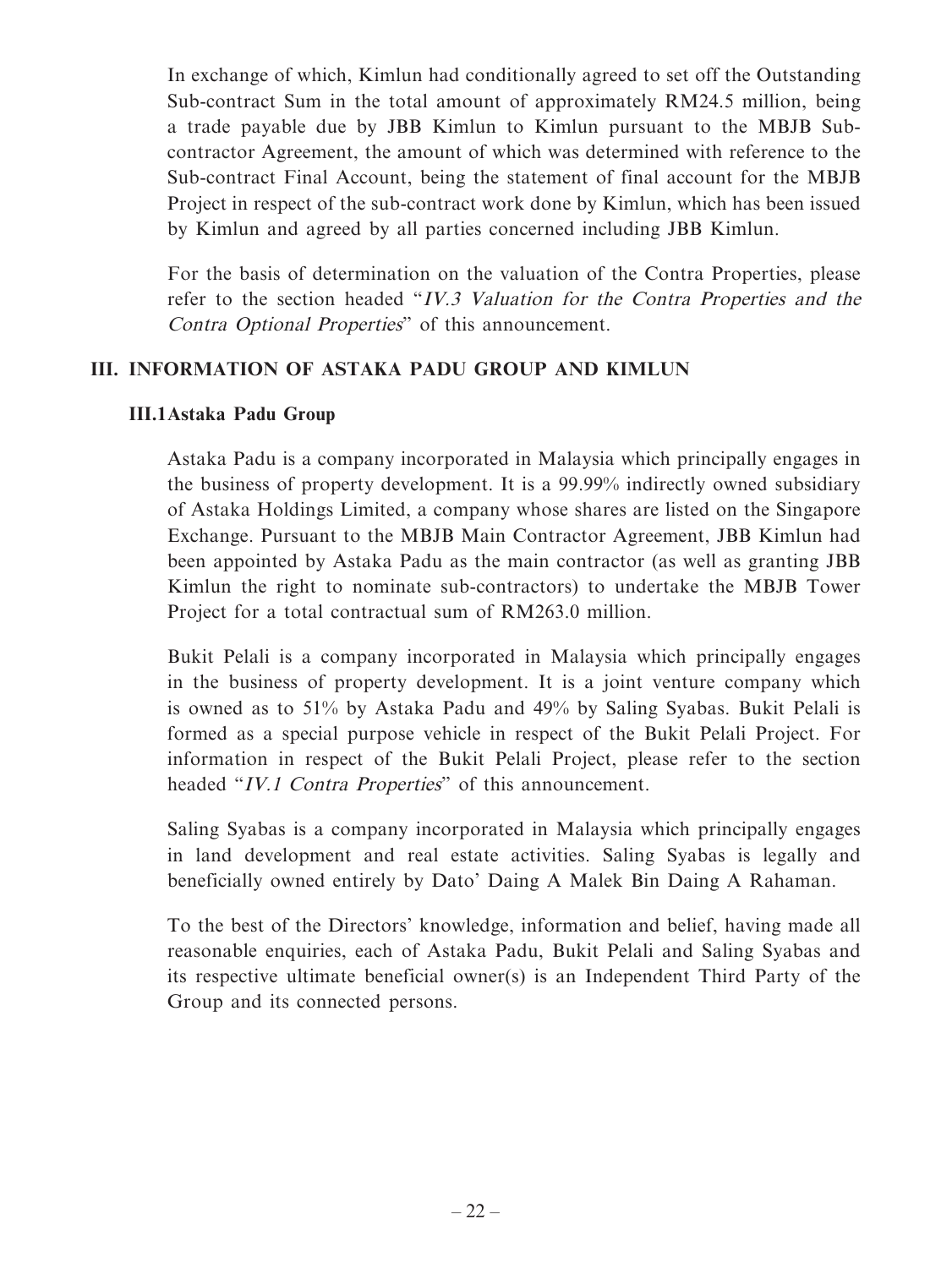#### **III.2 Kimlun**

Kimlun is an engineering and construction services provider. It is a wholly-owned subsidiary of Kimlun Corporation Berhad, a company whose shares are listed on the Main Market of Bursa Malaysia. Pursuant to the MBJB Sub-contractor Agreement, JBB Kimlun had sub-contracted and awarded the MBJB Tower Project which it had successfully obtained from Astaka Padu with the total contractual sum of RM263.0 million to Kimlun.

Kimlun is a substantial shareholder as to 40% of the entire issued share capital of JBB Kimlun and a connected person of the Company at the subsidiary level for the purposes of the Listing Rules.

# **IV. INFORMATION OF THE CONTRA PROPERTIES, THE CONTRA OPTIONAL PROPERTIES AND THE VALUATION OF THE CONTRA PROPERTIES AND CONTRA OPTIONAL PROPERTIES**

### **IV.1 Contra Properties**

The Contra Properties consist of eleven (11) separate residential properties with a total Contra Properties Purchase Prices of approximately RM12.9 million comprising:

- (i) four (4) Astaka Apartments from the Astaka Project located in the Mukim of Plentong, District of Johor Bahru, State of Johor, Malaysia; and
- (ii) seven (7) Bukit Pelali Houses from the Bukit Pelali Project which are located in the Mukim of Pengerang, District of Kota Tinggi, State of Johor, Malaysia.

Each of the four (4) Astaka Apartments from the Astaka Project have a builtup area ranging from approximately 2,207 square feet to 2,659 square feet and a Contra Properties Purchase Price ranging from approximately RM1.8 million to RM2.4 million, with a sub-total Contra Properties Purchase Prices of approximately RM8.6 million.

According to publicly available information and as represented by Astaka Padu, the Astaka Project is developed by Astaka Padu and is a mixed development comprising (i) twin towers of service apartments; and (ii) a 15-storey Grade A office tower being the headquarters of the Johor Bahru City Council, with phase 3 @ One Bukit Senyum comprising integrated entertainment hub, hotel and residential apartments to be developed. As represented by Astaka Padu, Astaka Padu is the registered proprietor of each of aforesaid four (4) Astaka Apartments.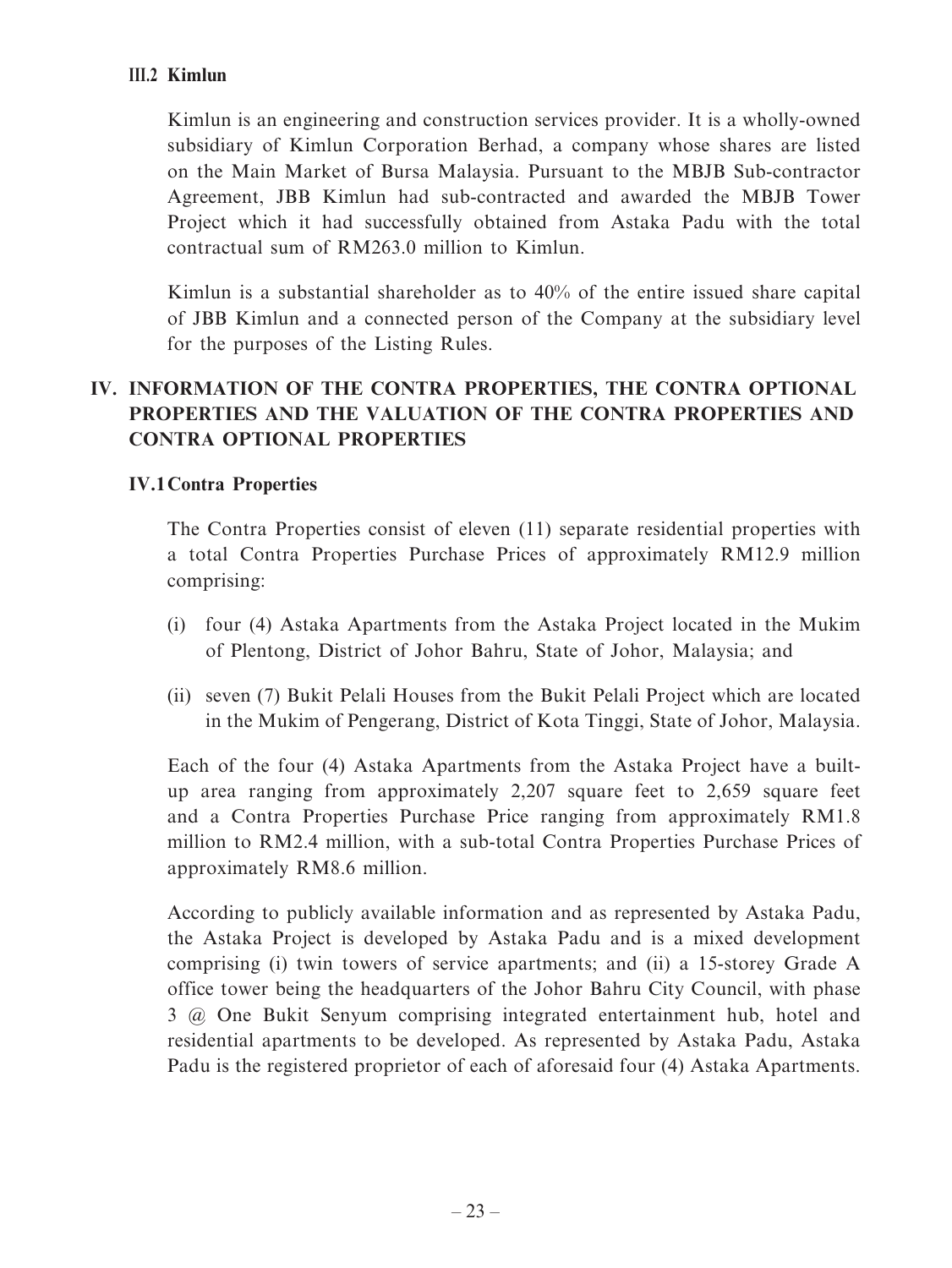As represented by Astaka Padu in the respective Contra Properties S&P Agreements concerning the Astaka Apartments, (i) the construction of the relevant Astaka Apartments has been completed and the Certificates of Completion and Compliance has been issued; (ii) each of the Astaka Apartments are free from encumbrances and with vacant possession; (iii) Astaka Padu has the power and rights to sell the relevant Astaka Properties; and (iv) Astaka Padu has no knowledge of any outstanding notices of any relevant government authority adversely affecting the relevant Astaka Properties or any part or portion thereof.

Each of the seven (7) Bukit Pelali Houses from the Bukit Pelali Project have a built-up area ranging from approximately 1,610 square feet to 2,005 square feet and a Contra Properties Purchase Price of approximately RM0.6 million, with a sub-total Contra Properties Purchase Prices of approximately RM4.3 million.

According to publicly available information and as represented by Astaka Padu, the Bukit Pelali Project is developed by Bukit Pelali and is a 363-acre strata township located in south-eastern Johor, slated to comprise residential units, shop offices, a clubhouse, hotel, private hospital, mart, school, mosque, food and beverage hub and petrol station. JBB Builders was appointed as the main contractor to undertake building and infrastructure work for the Bukit Pelali Project. As represented by Astaka Padu, Saling Syabas is the registered proprietor and Bukit Pelali is the developer of each of the aforesaid seven (7) Bukit Pelali Houses. As further represented by the Astaka Padu Group, Astaka Padu, Saling Syabas and Bukit Pelali are deemed to be related to each other pursuant to the Malaysian Companies Act, Saling Syabas and Bukit Pelali are legally empowered (and is not in any manner restricted or prohibited) to utilise its properties towards part settlement of the Outstanding Contract Sum on a "Ringgit for Ringgit" basis.

As represented by Bukit Pelali and Saling Syabas in the respective Contra Properties S&P Agreements concerning the Bukit Pelali Houses, (i) the construction of the Bukit Pelali Houses are duly completed and the Certificate of Completion and Compliance has been issued by the relevant authority; (ii) the Bukit Pelali Houses and the leasehold land of the Bukit Pelali Project are free from encumbrances or any agricultural or industrial conditions expressed or implied, and there is no restrictions against the building of housing accommodation thereon; and (iii) each of the Bukit Pelali Houses are to be sold with vacant possession.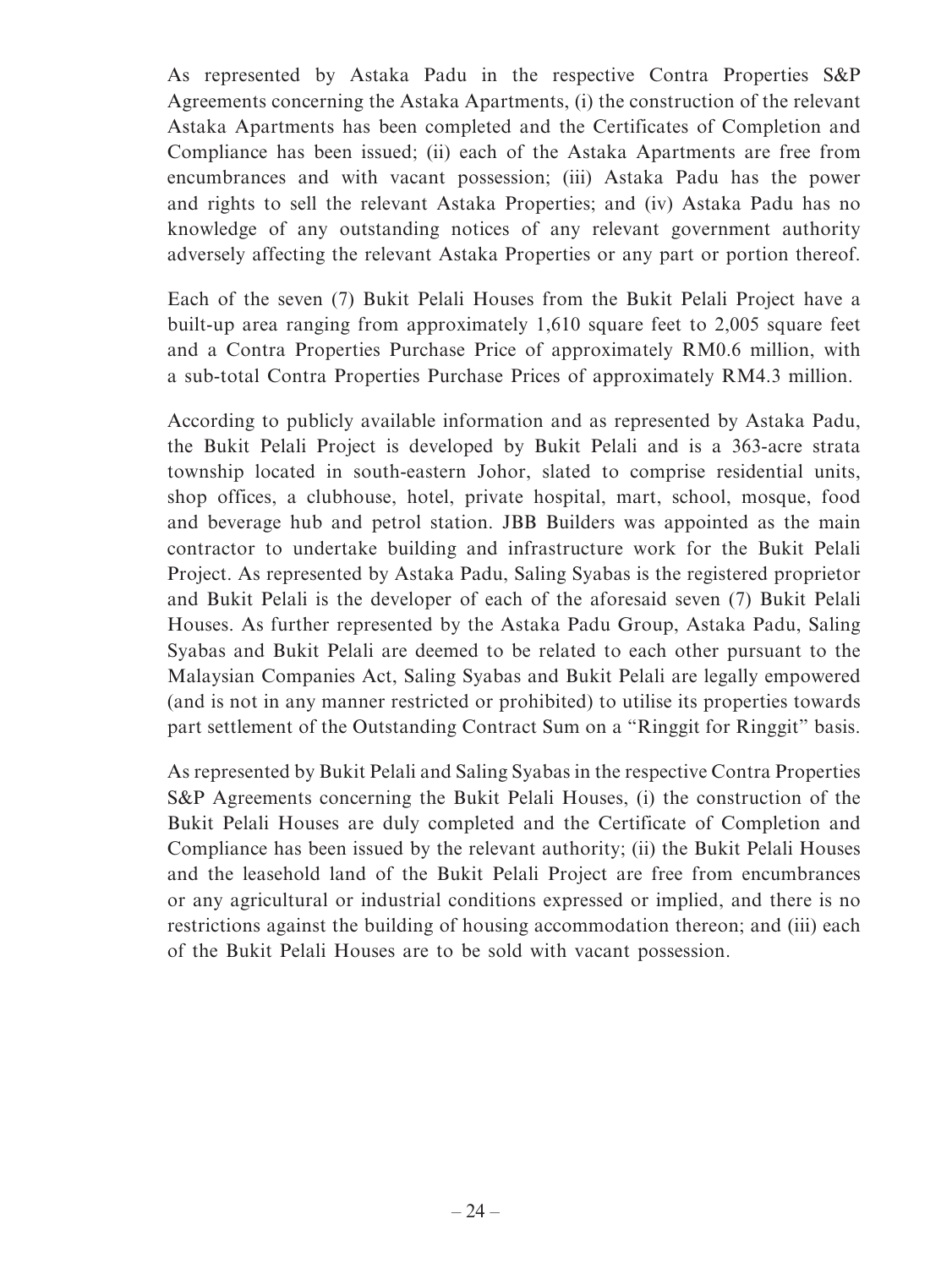### **IV.2 Contra Optional Properties**

The Contra Optional Properties consist of six (6) separate residential service apartments located in the Mukim of Plentong, District of Johor Bahru, State of Johor, Malaysia, with Astaka Padu being the registered proprietor of each of the Contra Optional Properties, forming part of the parcels of the Astaka Project.

Each of the six (6) Contra Optional Properties from the Astaka Project have a built-up area ranging from approximately 2,217 square feet to 2,659 square feet and a Contra Optional Properties Purchase Price ranging from approximately RM1.8 million to RM2.5 million, with a total Contra Optional Properties Purchase Prices of approximately RM12.7 million.

As represented by Astaka Padu in the Contra Options Instruments and/or in the Contra Optional Properties S&P Agreement, (i) the construction of the Contra Optional Properties has been completed and the relevant Certificate of Completion and Compliance has been issued; (ii) each of the Contra Optional Properties are free from all encumbrances; (iii) each of the Contra Optional Properties have not at any time been or agreed to be sold, transferred, assigned, disposed of, charged, leased, let, encumbered or dealt with, or otherwise parted or agreed to be parted with the possession by Astaka Padu; and (iv) each of the Contra Optional Properties are not parcels reserved for sale to particular individuals or entities.

#### **IV.3 Valuation for the Contra Properties and the Contra Optional Properties**

The total value of the eleven (11) Contra Properties (consisting of four (4) Astaka Apartments and seven (7) Bukit Pelali Houses) shall be approximately RM12.9 million which shall be equal to the JBB Kimlun-Kimlun Properties Settlement Amount, being part of the agreed settlement amount to Outstanding Contract Sum.

The total value of the six (6) Contra Optional Properties shall be approximately RM12.7 million which, if aggregating with the total value of the eleven (11) Contra Properties, shall exceed the Outstanding Contract Sum by approximately RM0.8 million, and shall exceed the Outstanding Sub-contract Sum by approximately RM1.1 million.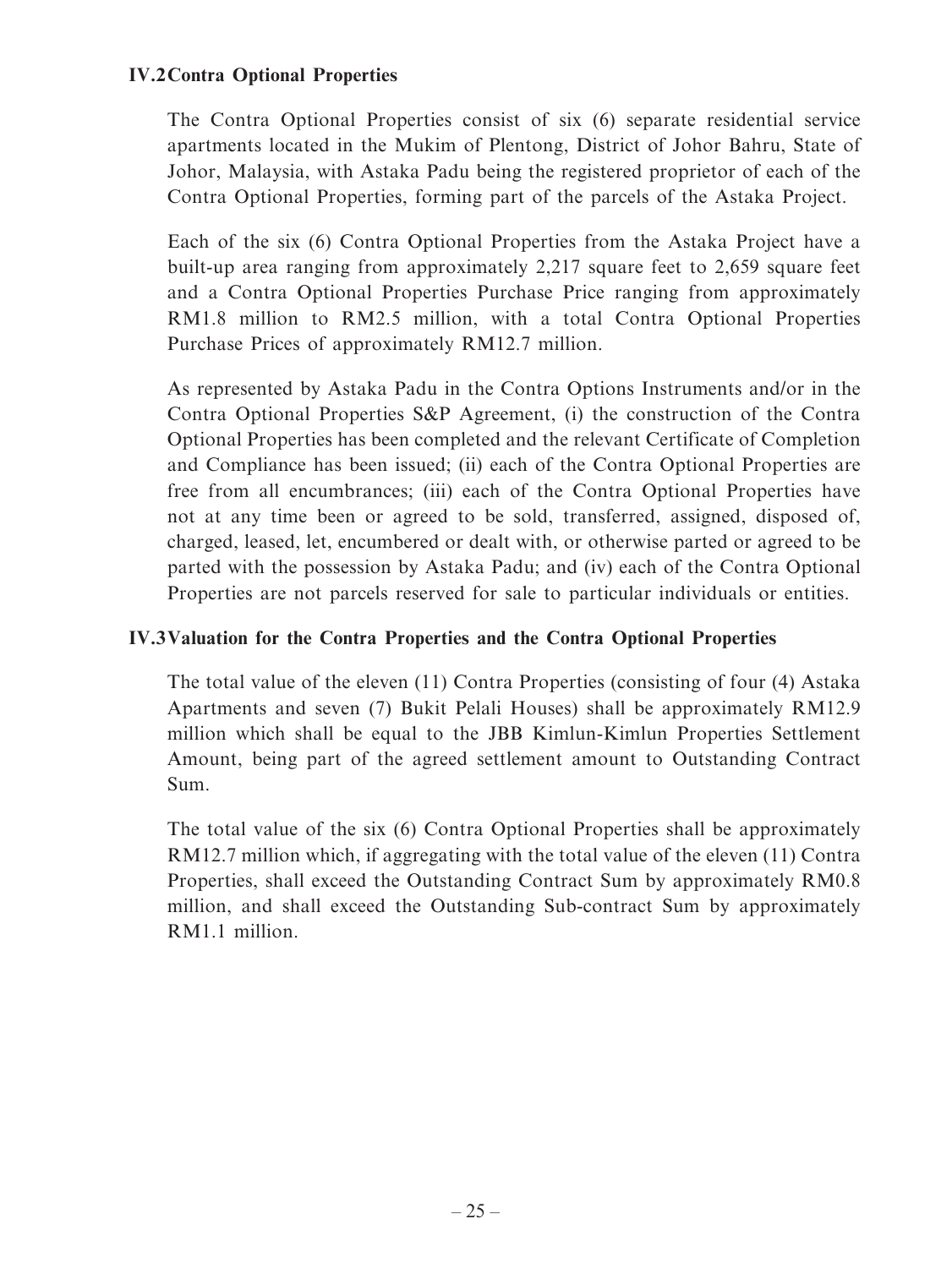The value of each of the Contra Properties and Contra Optional Properties was determined after arm's length negotiation between JBB Kimlun, Astaka Padu Group and Kimlun on normal commercial terms with reference to, among other things:

- (i) the current market selling prices of the balance units of the Astaka Project and the Bukit Pelali Project (as the case may be);
- (ii) the preliminary appraisal investigation conducted by an independent professional property valuer with comparison approach in March 2022 on the Astaka Apartments and Bukit Pelali Houses, which revealed (a) the average market value of the four (4) Astaka Apartments in aggregate ranging from approximately RM7.8 million to RM9.0 million; (b) the seven (7) Bukit Pelali Houses in aggregate ranging from approximately RM3.3 million to RM3.4 million; and (c) the average market value of the six (6) Contra Optional Properties in aggregate ranging from approximately RM11.7 million to RM 13.5 million; and
- (iii) the discount of the current market selling prices of the Contra Properties and the Contra Optional Properties mutually agreed.

### **V. FINANCIAL IMPLICATION FOR THE TRANSACTIONS**

By entering into the Transactions, trade receivables owing from Astaka Padu of approximately RM12.9 million will be set off with the trade payables owing to Kimlun of approximately RM12.9 million. Trade receivables owing from Astaka Padu of approximately RM5.9 million and approximately RM6.0 million in aggregate, will be cleared upon the settlement of Astaka Padu-JBB Kimlun Monthly Installments and Balance Retention Sum respectively by Astaka Padu under the Astaka Padu-JBB Kimlun Settlement Agreement, while trade payables owing to Kimlun of approximately RM5.6 million and RM6.0 million in aggregate, will be cleared upon the settlement of JBB Kimlun-Kimlun Monthly Installments and Balance Retention Sum respectively by JBB Kimlun under the JBB Kimlun-Kimlun Settlement Agreement.

Considering that JBB Kimlun does not intend to be a contractual party to the Contra Properties S&P Agreement and it is to ultimately transfer the Contra Properties to Kimlun or other third parties as identified by Kimlun via JBB Kimlun to settle both the Astaka Padu-JBB Kimlun Contra Settlement Amount and the JBB Kimlun-Kimlun Properties Settlement Amount, there is no gain or loss on the transfer of the eleven (11) Contra Properties subject to the final cost to be incurred, including the legal fees, professional fees and tax impact arising from the Transactions.

Other than the aforementioned items, the Board considers that there will be no material adverse impact on the financial position and on the business and operation of the Group.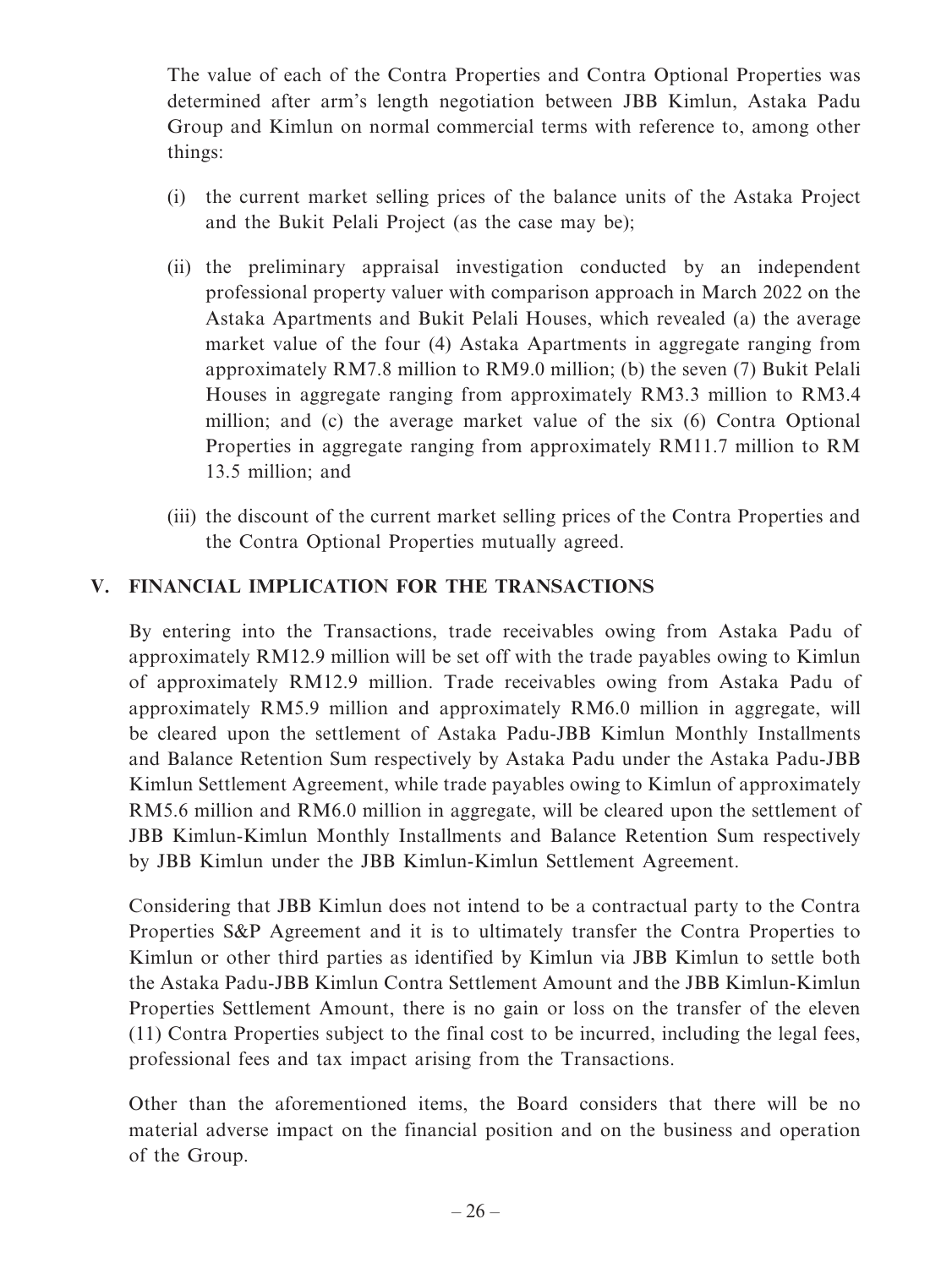### **VI. REASONS FOR AND BENEFITS OF ENTERING INTO THE TRANSACTIONS**

The Directors are of the view that by entering into the Astaka Padu-JBB Kimlun Transactions, the Group shall (i) immediately cease to be exposed to part of the credit risk associated with the Outstanding Contract Sum by settling the Astaka Padu-JBB Kimlun Contra Settlement Amount with the transfer of the Contra Properties; and (ii) cease to be exposed to the rest of the credit risk associated with the Outstanding Contract Sum with cash payment from Astaka Padu in an orderly manner, which will improve the financial performance of the Group in the future;

The Directors are also of the view that by entering into the JBB Kimlun-Kimlun Transactions, the Group shall settle the outstanding trade payable to Kimlun, which is beneficial for the Group in maintaining business relationship with Kimlun. The Outstanding Sub-contract Sum Payment Arrangement allows the Group to settle the outstanding trade payable with flexibility and is beneficial for the Group in maintaining a healthy cash position.

As of the date of this announcement, the Board had:

- (i) rectified the terms of each of the Astaka Padu-JBB Kimlun Settlement Agreement, the Astaka Padu Group-JBB Kimlun Contra Agreement, the Contra Options Instruments, as well as the transactions as contemplated therein, and had considered that the terms of each of the Astaka Padu-JBB Kimlun Settlement Agreement, the Astaka Padu Group-JBB Kimlun Contra Agreement, the Contra Options Instruments, and the respective transactions being fair and reasonable and in the interests of the Company and the Shareholders as a whole; and
- (ii) approved the terms of the JBB Kimlun-Kimlun Settlement Agreement and the transactions contemplated therein, and considered the terms and the transactions being fair and reasonable, on normal commercial terms or better, and in the interests of the Company and the Shareholders as a whole.

## **VII. GENERAL INFORMATION OF JBB KIMLUN, THE COMPANY AND THE MBJB PROJECT**

The Group is principally engaged in the business of marine construction, building and infrastructure services and trading of marine gas oil.

The Company is incorporated in the Cayman Islands with limited liability, the Shares of which are listed on the Main Board of the Stock Exchange.

JBB Kimlun is a joint venture formed between JBB Builders, an indirect whollyowned subsidiary of the Company under the Companies Ordinance and the Listing Rules, and Kimlun, as to 60% and 40% respectively, for the purpose of carrying out building construction general services for tendering for the contract under the MBJB Tower Project.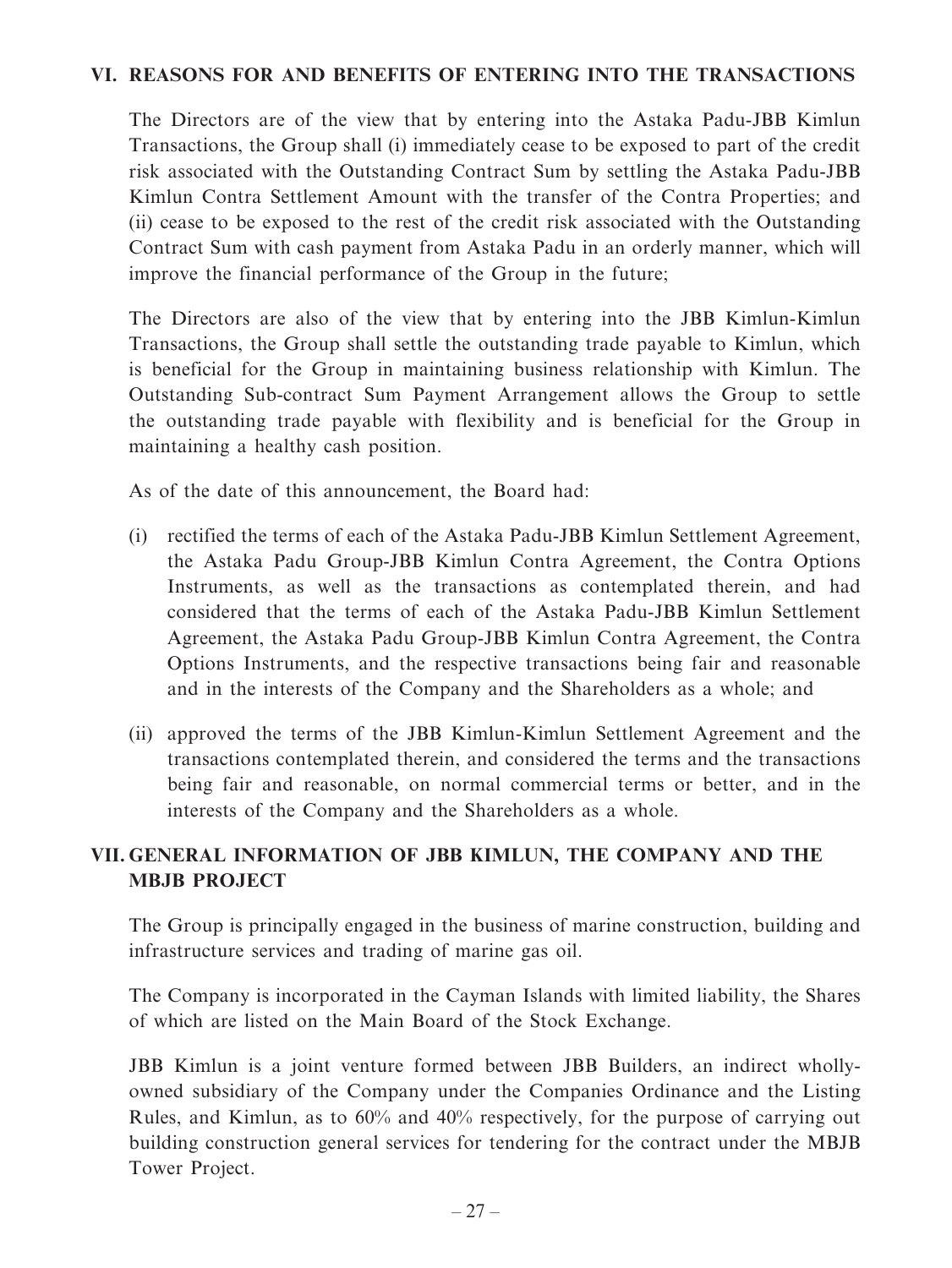The MBJB Project is a property development project undertaken by JBB Kimlun as the main contractor from Astaka Padu as the property developer for the construction of a 15-storey Grade A office complex building and 7-storey vehicle parking basements erected on PTD 233331, Jalan Lingkaran Dalam, Mukim Plentong, Daerah Johor Bahru, Negeri Johor, Malaysia, the construction of which was completed in December 2019 and the office tower has become the headquarters for the Johor Bahru City Council. JBB Kimlun had entered into the MBJB Sub-contractor Agreement in May 2017 with Kimlun to sub-contract and award the MBJB Tower Project with a total contractual sum of RM263.0 million. For further details of the MBJB Tower Project, please refer to the relevant disclosure in the Prospectus.

#### **VIII. LISTING RULES IMPLICATION**

### **VIII.1 Implication under Chapter 14 of the Listing Rules**

As all the applicable percentage ratio in respect of the Astaka Padu-JBB Kimlun Transactions at the date of the transaction in aggregate exceeds 5% but are less than 25%, the Astaka Padu-JBB Kimlun Transactions shall constitute a discloseable transaction(s) of the Company under the Listing Rules and is therefore subject to the notification and announcement requirements under Chapter 14 of the Listing Rules.

As all the applicable percentage ratio in respect of the JBB Kimlun-Kimlun Transactions in aggregate exceeds 5% but are less than 25%, the JBB Kimlun-Kimlun Transactions shall constitute a discloseable transaction(s) of the Company under the Listing Rules and is therefore subject to the notification and announcement requirements under Chapter 14 of the Listing Rules.

#### **VIII.2 Implication under Chapter 14A of the Listing Rules**

Furthermore, Kimlun, being a party to the JBB Kimlun-Kimlun Settlement Agreement, is a substantial shareholder of JBB Kimlun holding 40% of its entire issued share capital and is therefore a connected person of the Company at the subsidiary level. As such, the JBB Kimlun-Kimlun Transactions shall constitute connected transaction(s) under Chapter 14A of the Listing Rules.

As (i) Kimlun is a connected person to the Company on the subsidiary level, (ii) the Board has approved the terms of the JBB Kimlun-Kimlun Transactions, and (iii) the independent non-executive Directors have confirmed that the terms of the JBB Kimlun-Kimlun Transactions are fair and reasonable, on normal commercial terms or better, and in the interest of the Company and its Shareholders as a whole, the transactions contemplated under the JBB Kimlun-Kimlun Settlement Agreement are exempted from the circular, independent financial advice and independent Shareholders' approval requirements, but are subject to reporting and announcement requirements by virtue of Rule 14A.101 of the Listing Rules.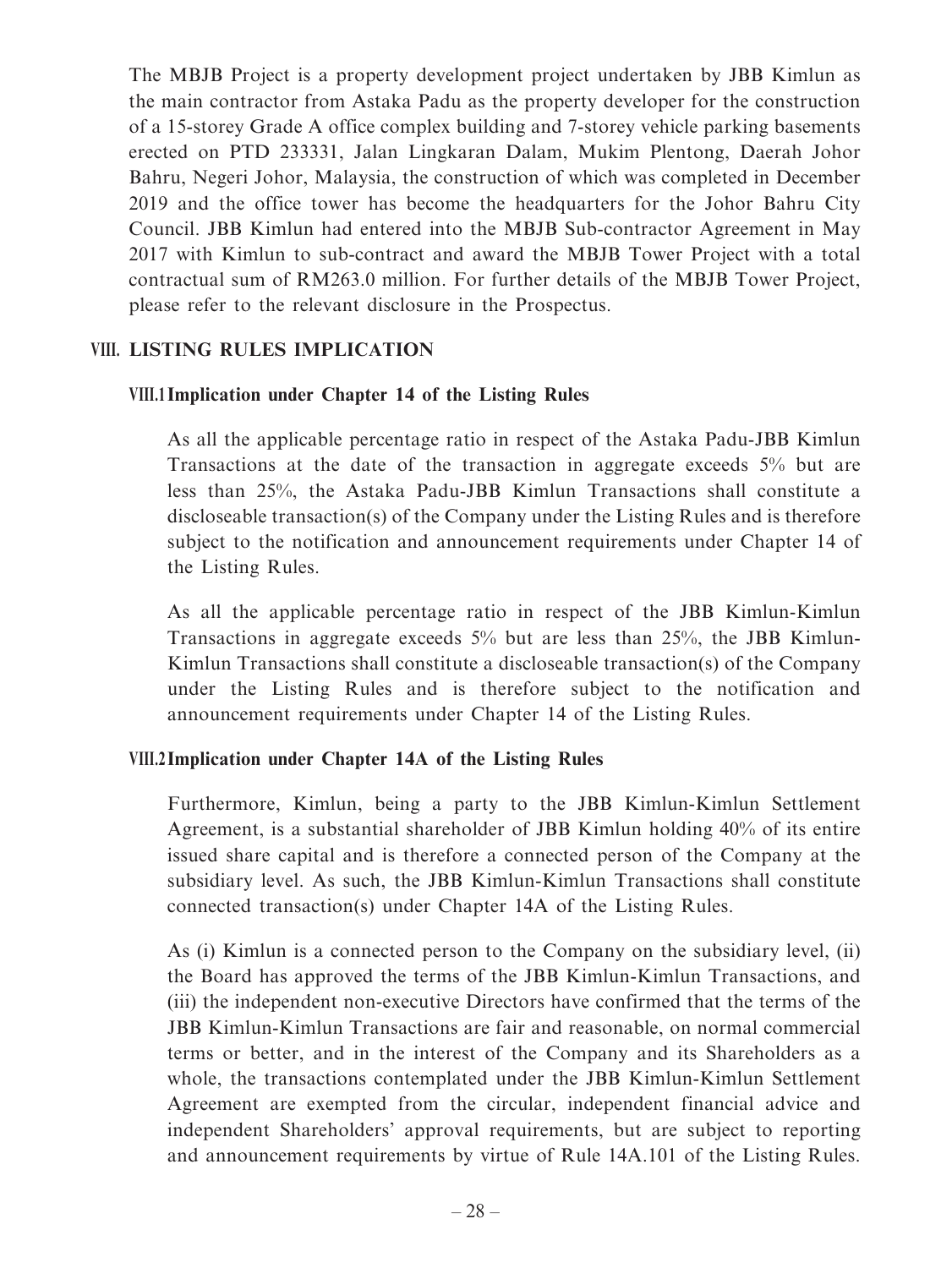Save for Dato' Ng Say Piu, the chairman, executive Director and controlling Shareholder of the Company who had purchased shares in Astaka Holdings Limited from the open market representing approximately 0.2% of its issued share capital, neither the Directors nor the Company has any material interest in the Transactions, and is not required to abstain from voting on the Board resolutions in respect of the Transactions.

## **VIII.3 Delay in publication of announcement in respect of Astaka Padu-JBB Kimlun Transactions under Rule 14.34 of the Listing Rules**

The Company understands that it should have consulted and sought advice from its professional adviser on a timely basis where a notifiable transaction is contemplated. The Company should also have informed the Stock Exchange and published an announcement as soon as possible in accordance with Rule 14.34 of the Listing Rules as and when the obligations in relation to the Astaka Padu-JBB Kimlun Transactions arose.

The Company deeply regrets its delay in compliance with the Listing Rules but would like to stress that the delay in compliance of the Listing Rules was inadvertent and unintentional. However, the Company would like to stress that as soon as the Astaka Padu-JBB Kimlun Transactions were made known to the Board, immediate actions were taken to consult our professional advisers and arrange disclosure of the Astaka Padu-JBB Kimlun Transactions in accordance with the Listing Rules.

### **IX. DEFINITIONS**

In this announcement, unless the context otherwise requires, the following expressions shall have the following meanings:

| "associate(s)"               | has the meaning ascribed to it under the Listing Rules;                                                                                                                                                                                                                                                                                                                                                                                                                                                |
|------------------------------|--------------------------------------------------------------------------------------------------------------------------------------------------------------------------------------------------------------------------------------------------------------------------------------------------------------------------------------------------------------------------------------------------------------------------------------------------------------------------------------------------------|
| "Astaka Apartment(s)"        | being ten (10) residential service apartments located in the<br>Mukim of Plentong, District of Johor Bahru, State of Johor,<br>Malaysia, with Astaka Padu being the registered proprietor,<br>forming part of the parcels of the Astaka Project and for<br>the purpose of the Transactions, forming part of the Contra<br>Properties and the entire Contra Optional Properties, the<br>details of which are disclosed in the section headed "IV.1"<br><i>Contra Properties</i> " of this announcement; |
| "Astaka Holdings<br>Limited" | Astaka Holdings Limited, a company incorporated in the<br>Republic of Singapore, whose shares are listed on the<br>Singapore Exchange, being the holding company of Astaka<br>Padu;                                                                                                                                                                                                                                                                                                                    |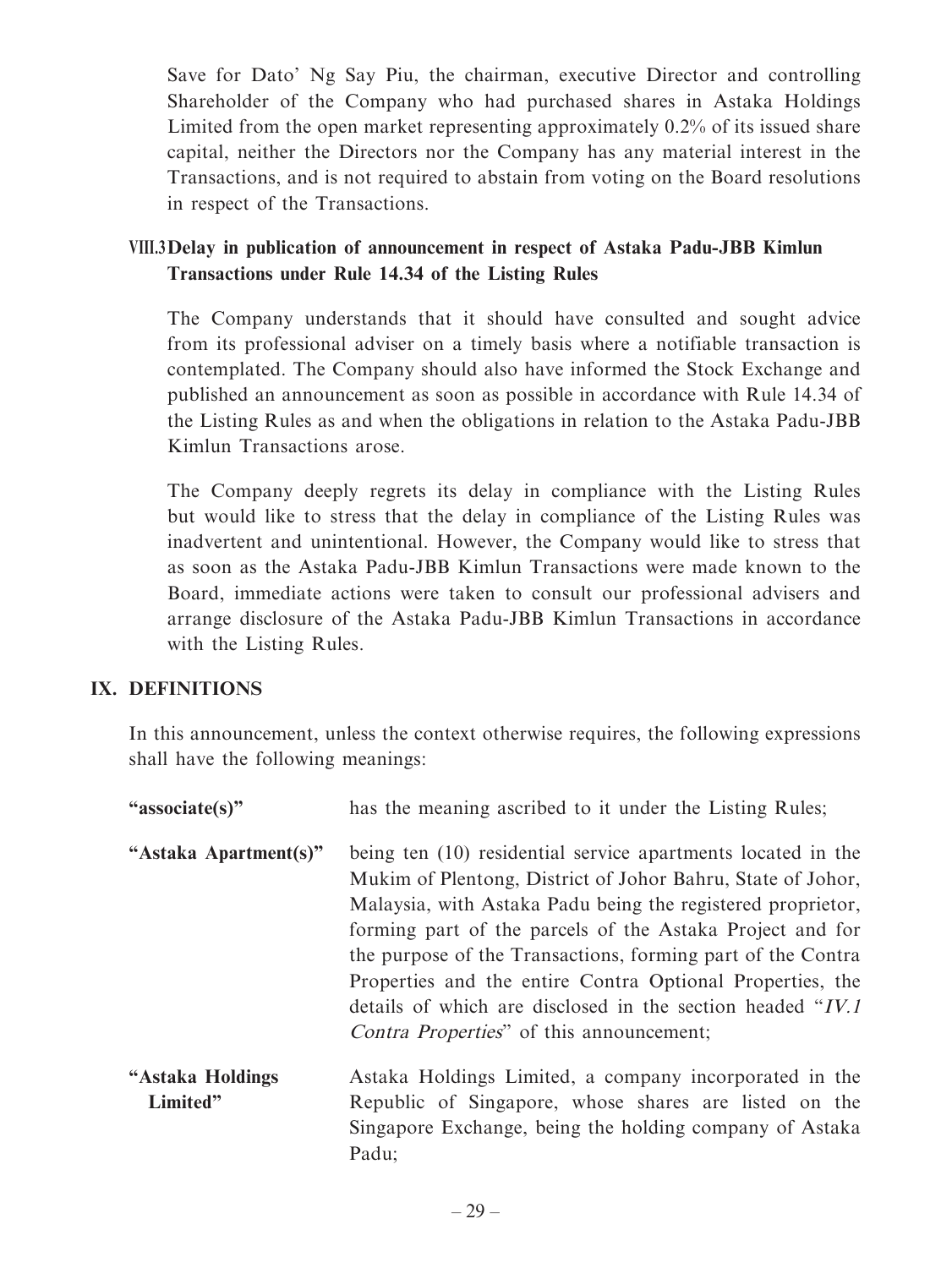| "Astaka Padu" | Astaka Padu Sdn. Bhd., a company incorporated in Malaysia  |
|---------------|------------------------------------------------------------|
|               | on 14 June 1993 which engages in property development and  |
|               | a 99.99% indirectly owned subsidiary of Astaka Holdings    |
|               | Limited whose shares are listed on the Singapore Exchange; |

- **"Astaka Padu Group"** for the sole purpose of this announcement, means Astaka Padu, Bukit Pelali and Saling Syabas, each being a party to the Astaka Padu Group-JBB Kimlun Contra Agreement, and are deemed to be related to each other pursuant to the Malaysian Companies Act;
- **"Astaka Padu Group-JBB Kimlun Contra Agreement"** an agreement dated 17 March 2022 entered into among (i) JBB Kimlun; (ii) Astaka Padu; (iii) Bukit Pelali; and (iv) Saling Syabas, pursuant to which Astaka Padu Group agreed to transfer by way of contra of the Contra Properties to JBB Kimlun or its nominee to settle the Astaka Padu-JBB Kimlun Contra Settlement Amount;

**"Astaka Padu-JBB Kimlun Cash Settlement Amount"** an amount of approximately RM11.9 million, being part of and approximately 48.0% of the Outstanding Contract Sum, which has been agreed between Astaka Padu and JBB Kimlun to be settled partly by (i) monthly installment cash payment; and partly by (ii) lump sum cash payment being the Balance Retention Sum pursuant to the terms of the Astaka Padu-JBB Kimlun Settlement Agreement;

**"Astaka Padu-JBB Kimlun Contra Settlement Amount"** an amount of approximately RM12.9 million, being part of and approximately 52.0% of the Outstanding Contract Sum, which has been agreed between Astaka Padu and JBB Kimlun to be settled by way of transfer of the Contra Properties in accordance with the Astaka Padu Group-JBB Kimlun Contra Agreement;

**"Astaka Padu-JBB Kimlun Monthly Installments"** having the meaning ascribed to it under the section headed "I.1 Principal terms of the Astaka Padu-JBB Kimlun Settlement Agreement" of this announcement;

**"Astaka Padu-JBB Kimlun Settlement Agreement"** an agreement dated 17 March 2022 entered into between Astaka Padu and JBB Kimlun in supplement to the MBJB Main Contractor Agreement for the settlement of the Outstanding Contract Sum;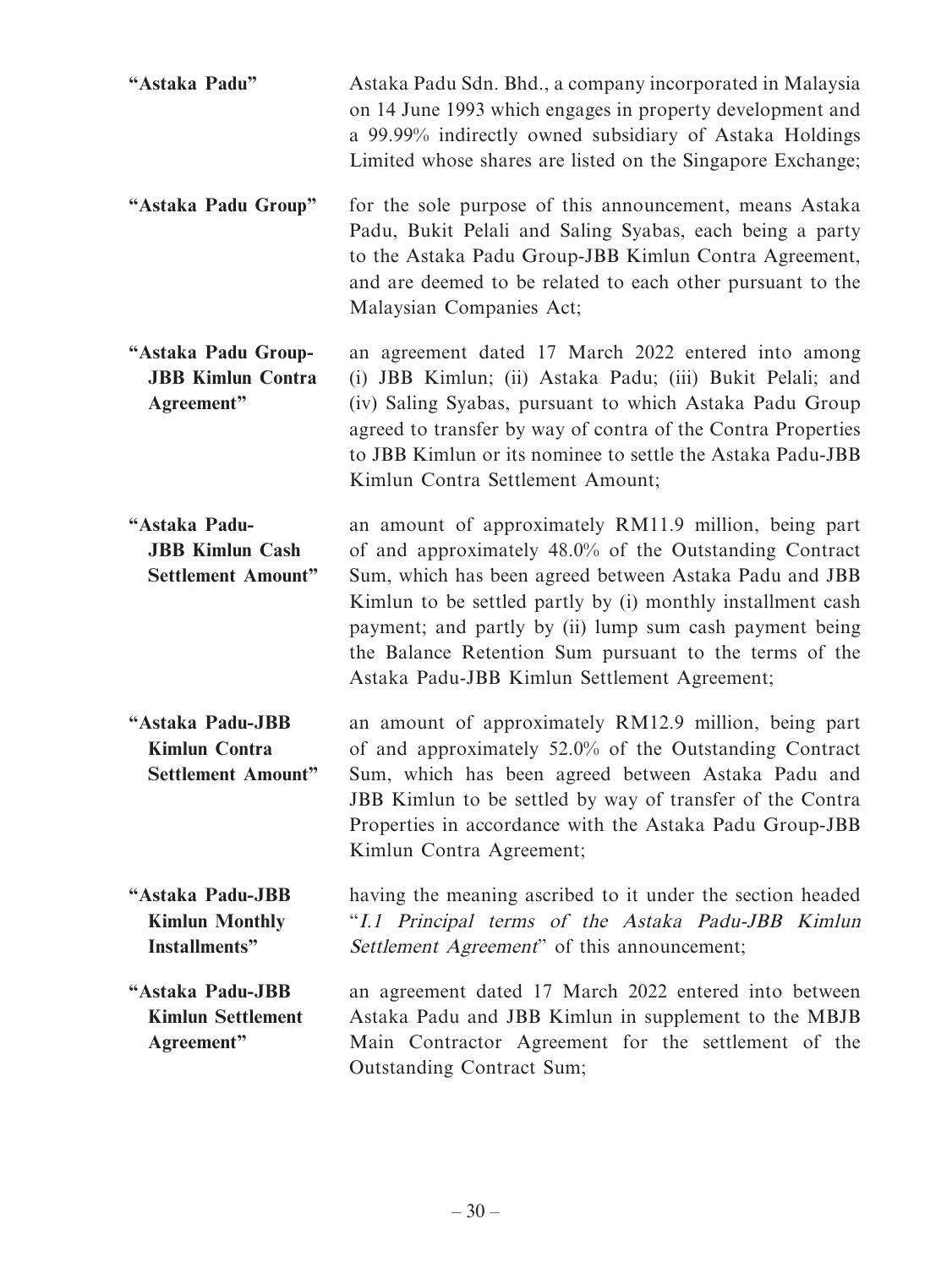| "Astaka Padu-JBB | the transactions pursuant to the terms of the Astaka                       |
|------------------|----------------------------------------------------------------------------|
|                  | Kimlun Transactions" Padu-JBB Kimlun Settlement Agreement, the Astaka Padu |
|                  | Group-JBB Kimlun Contra Agreement, and the Contra                          |
|                  | Options Instruments and the transactions as contemplated                   |
|                  | thereunder the aforesaid agreements and instruments;                       |

**"Astaka Project"** the property development project of "Astaka @ One Bukit Senyum" developed by Astaka Padu, being a mixed development comprising (i) twin towers of service apartments; and (ii) a 15-storey Grade A office tower being the headquarters of the Johor Bahru City Council, with phase 3 @ One Bukit Senyum comprising integrated entertainment hub, hotel and residential apartments to be developed, the details of which are disclosed in the section headed "IV.1 Contra Properties" of this announcement;

being a sum of

**"Balance Retention Sum"**

> (i) in the case of Astaka Padu-JBB Kimlun Settlement Agreement, approximately RM6.0 million (being part of and approximately 50.7% of the Astaka Padu-JBB Kimlun Cash Settlement Amount, and approximately 24.3% of the Outstanding Contract Sum), which shall be obtained by Astaka Padu and paid to JBB Kimlun after issuance of the Certificate of Making Good Defects by the superintending officer and within fourteen (14) days after the date on which Astaka Padu is in receipt of the retention sum under the MBJB Project from the Mayor of Johor Bahru;

(ii) in the case of JBB Kimlun-Kimlun Settlement Agreement, approximately RM6.0 million (being part of and approximately 52.0% of the JBB Kimlun-Kimlun Cash Settlement Amount, and approximately 24.6% of the Outstanding Sub-contract Sum), which shall be paid by JBB Kimlun to Kimlun conditional upon and within seven (7) days from the date on which JBB Kimlun is in receipt of the retention sum under the MBJB Project from Astaka Padu pursuant to the Astaka Padu-JBB Kimlun Settlement Agreement;

**"Board"** the board of Directors;

 $-31-$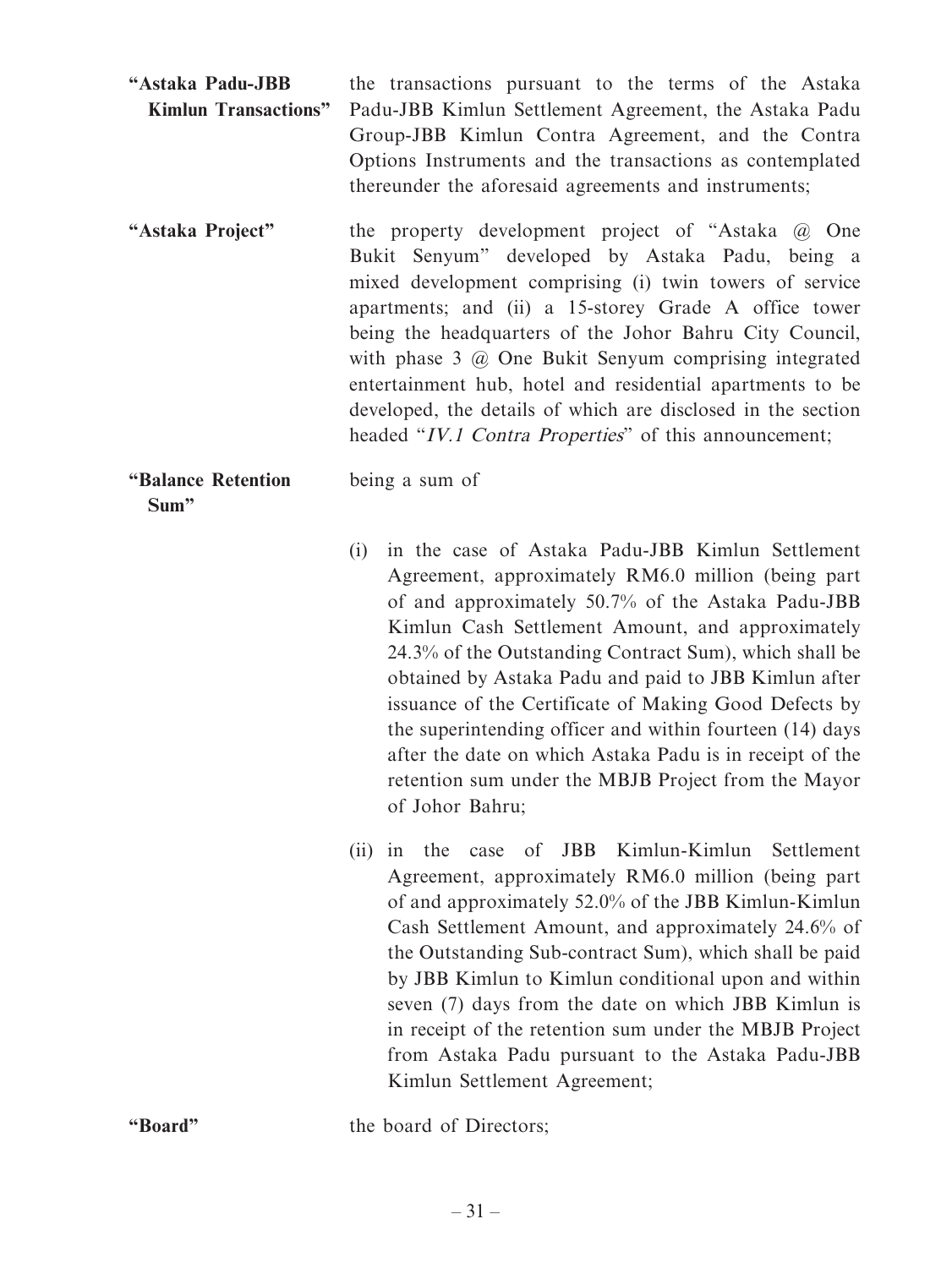- **"Bukit Pelali"** Bukit Pelali Properties Sdn. Bhd., a company incorporated in Malaysia, being a joint venture whose total issued share capital is owned indirectly as to 51% by Astaka Holdings Limited and 49% by Saling Syabas, is one of the parties to the Astaka Padu Group-JBB Kimlun Contra Agreement;
- **"Bukit Pelali Houses"** being seven (7) double storey terrace houses located in the Mukim of Pengerang, District of Kota Tinggi, State of Johor, Malaysia, forming part of the parcels of the Bukit Pelali Project and for the purpose of the Transactions, forming part of the Contra Properties, the details of which are disclosed in the section headed "IV.1 Contra Properties" of this announcement;
- **"Bukit Pelali Project"** the property development project of "Bukit Pelali @ Pengerang" developed by Bukit Pelali, being a 363-acre strata township located in south-eastern Johor to comprise of residential units, shop offices, a clubhouse, hotel, private hospital, mart, school, mosque, food and beverage hub and petrol station, the details of which are disclosed in the section headed "IV.1 Contra Properties" of this announcement;
- **"Bursa Malaysia"** the stock exchange operated by Bursa Malaysia Securities Berhad, formerly known as the Kuala Lumpur Stock Exchange;
- **"Certificate of Completion and Compliance"** the certificate of completion and compliance given or granted under the Street, Drainage and Building Act 1974 (Act 133) and any by-laws made under that act certifying that the housing accommodation has been completed and is safe and fit for occupation;
- **"Certificate of Making Good Defects"** the certificate of making good defects to be issued by the architect or superintending officer in Malaysia certifying that the contractor has made good all defects;
- **"Companies Ordinance"** Companies Ordinance (Chapter 622 of the Laws of Hong Kong), as amended from time to time;
- **"Company"** JBB Builders International Limited, a company incorporated in the Cayman Islands with limited liability and the Shares of which are listed on the Stock Exchange;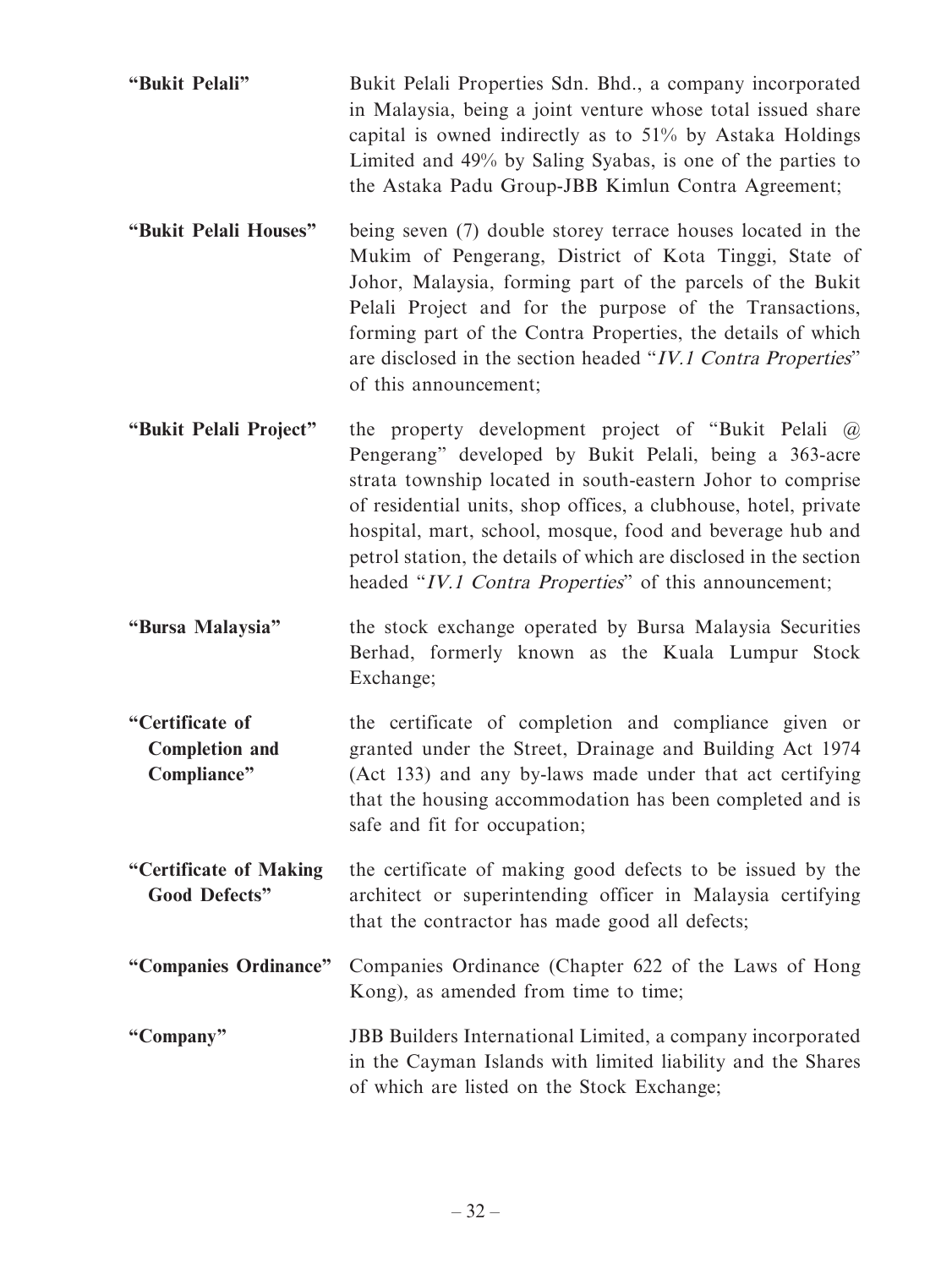| "Contra Optional<br>Properties"                                | the six (6) separate Astaka Apartments that may be acquired<br>by JBB Kimlun, Kimlun or its nominee upon exercising the<br>Contra Options and executing the Contra Optional Properties<br>S&P Agreements, the details of which are disclosed in the<br>section headed "IV.2 Contra Optional Properties" of this<br>announcement;                                                                                                                                                                                                                   |
|----------------------------------------------------------------|----------------------------------------------------------------------------------------------------------------------------------------------------------------------------------------------------------------------------------------------------------------------------------------------------------------------------------------------------------------------------------------------------------------------------------------------------------------------------------------------------------------------------------------------------|
| "Contra Optional<br><b>Properties Purchase</b><br>Price(s)"    | having the meaning ascribed to it under the section headed<br>"I.3.1 Principal terms of the Contra Options Instruments"<br>of this announcement;                                                                                                                                                                                                                                                                                                                                                                                                   |
| "Contra Optional<br><b>Properties S&amp;P</b><br>Agreement(s)" | the six (6) separate sale and purchase agreement that may be<br>entered into between Astaka Padu and JBB Kimlun, Kimlun<br>or its nominee in respect of the transfer of the Contra<br>Optional Properties, the execution of which is conditional<br>upon exercising of the Contra Options, the principal terms<br>of which being substantially identical with one another;                                                                                                                                                                         |
| "Contra Option(s)"                                             | a total of six (6) separate, conditionally transferrable and<br>withdrawable options granted by Astaka Padu to JBB<br>Kimlun in the form of Contra Options Instruments under the<br>Astaka Padu-JBB Kimlun Settlement Agreement, pursuant<br>to which the holder of the options are entitled to acquire<br>the six (6) unsold properties developed by Astaka in the<br>Astaka Project at a designated net price, the principal terms<br>of which are disclosed in the section headed "I.3 The Contra<br>Options Instruments" of this announcement; |
| "Contra Options<br>$Instrument(s)$ "                           | the six (6) separate instruments dated 17 March 2022<br>executed by Astaka Padu in favour of JBB Kimlun in respect<br>of the granting by Astaka Padu to JBB Kimlun of the six<br>(6) Contra Options and the right to nominate Kimlun or<br>a third party to receive the Contra Optional Properties<br>that may be acquired by way of contra and set off at the<br>Contra Optional Properties Purchase Prices, the principal<br>terms of each instrument being substantially identical with<br>one another;                                         |
| "Contra Options<br>Period"                                     | having the meaning ascribed to it under the section headed<br>"I.3.1 Principal terms of the Contra Options Instruments"<br>of this announcement;                                                                                                                                                                                                                                                                                                                                                                                                   |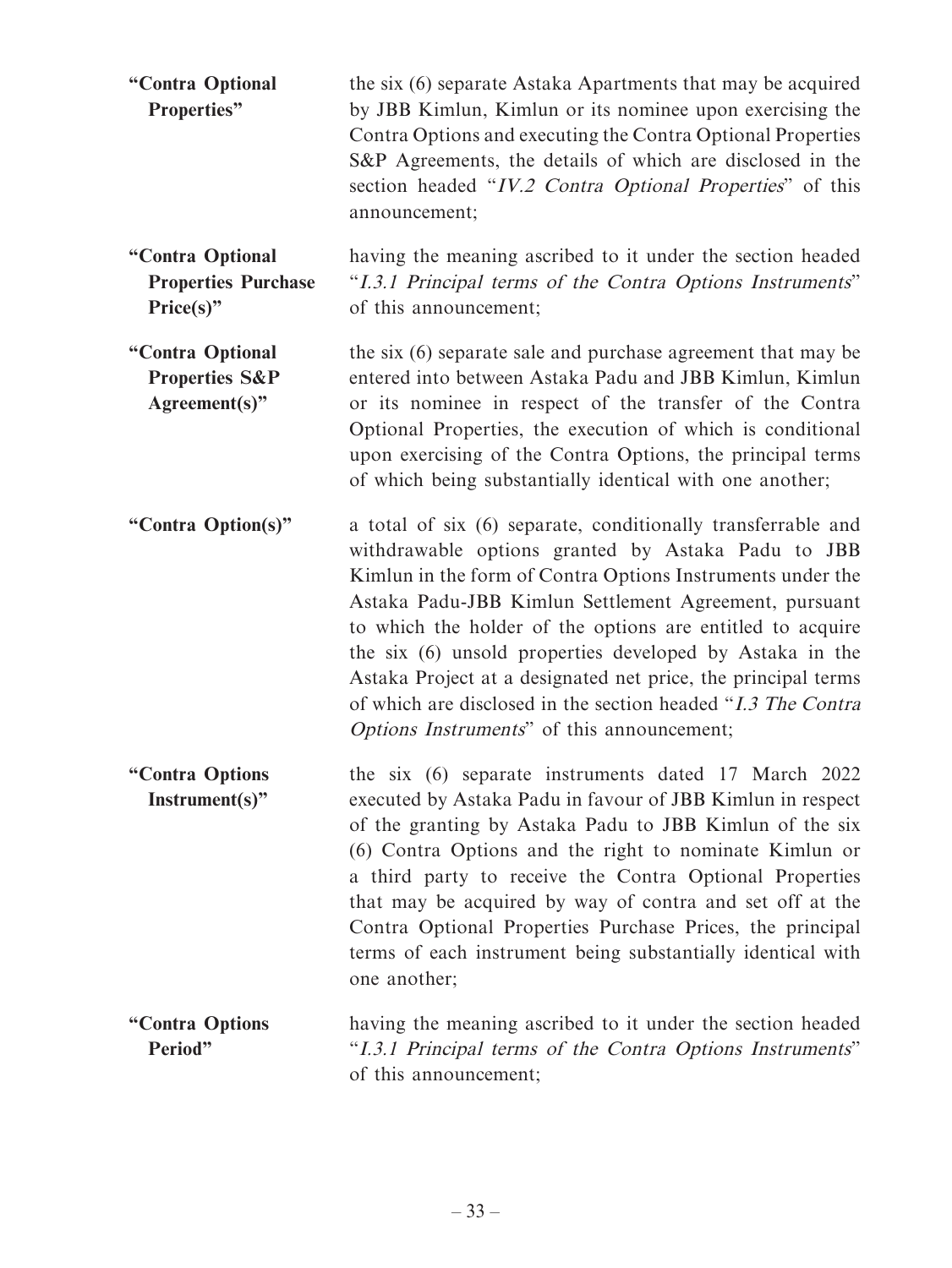- **"Contra Properties"** a total of eleven (11) properties (comprising seven (7) properties developed by Bukit Pelali in the Bukit Pelali Project; and four (4) properties developed by Astaka in the Astaka Project, the details of which are disclosed in the section headed "IV.1 Contra Properties" of this announcement;
- **"Contra Properties Purchase Price(s)"** having the meaning ascribed to it under the section headed "I.2 Principal terms of the Astaka Padu Group-JBB Kimlun Contra Agreement" of this announcement;
- **"Contra Properties S&P**  eleven (11) sale and purchase agreements each to be entered **Agreement(s)"** into between Astaka Padu Group and Kimlun in respect of the conditional transfer of the Contra Properties;
- **"connected person(s)"** has the meaning ascribed to it under the Listing Rules;

**"connected transaction(s)"** has the meaning ascribed to it under the Listing Rules;

- **"controlling**  has the meaning ascribed to it under the Listing Rules;
- **"Covid-19"** a viral respiratory disease caused by the severe acute respiratory syndrome coronavirus 2;

**"Director(s)"** the directors of the Company;

**shareholder"**

**"Group"** the Company and its subsidiaries;

- **"HK\$"** Hong Kong dollars, the lawful currency of Hong Kong;
- **"Hong Kong"** Hong Kong Special Administrative Region of The People's Republic of China;

**"Independent Third Party(ies)"** a person(s) or company(ies) who/which is or are independent of and not connected with the Group or any of their respective associates within the meaning of the Listing Rules;

**"JBB Builders"** JBB Builders (M) Sdn. Bhd., a company incorporated in Malaysia with limited liability on 4 May 1996 and an indirect wholly-owned subsidiary of the Company, owning 60% of the entire issued share capital of JBB Kimlun;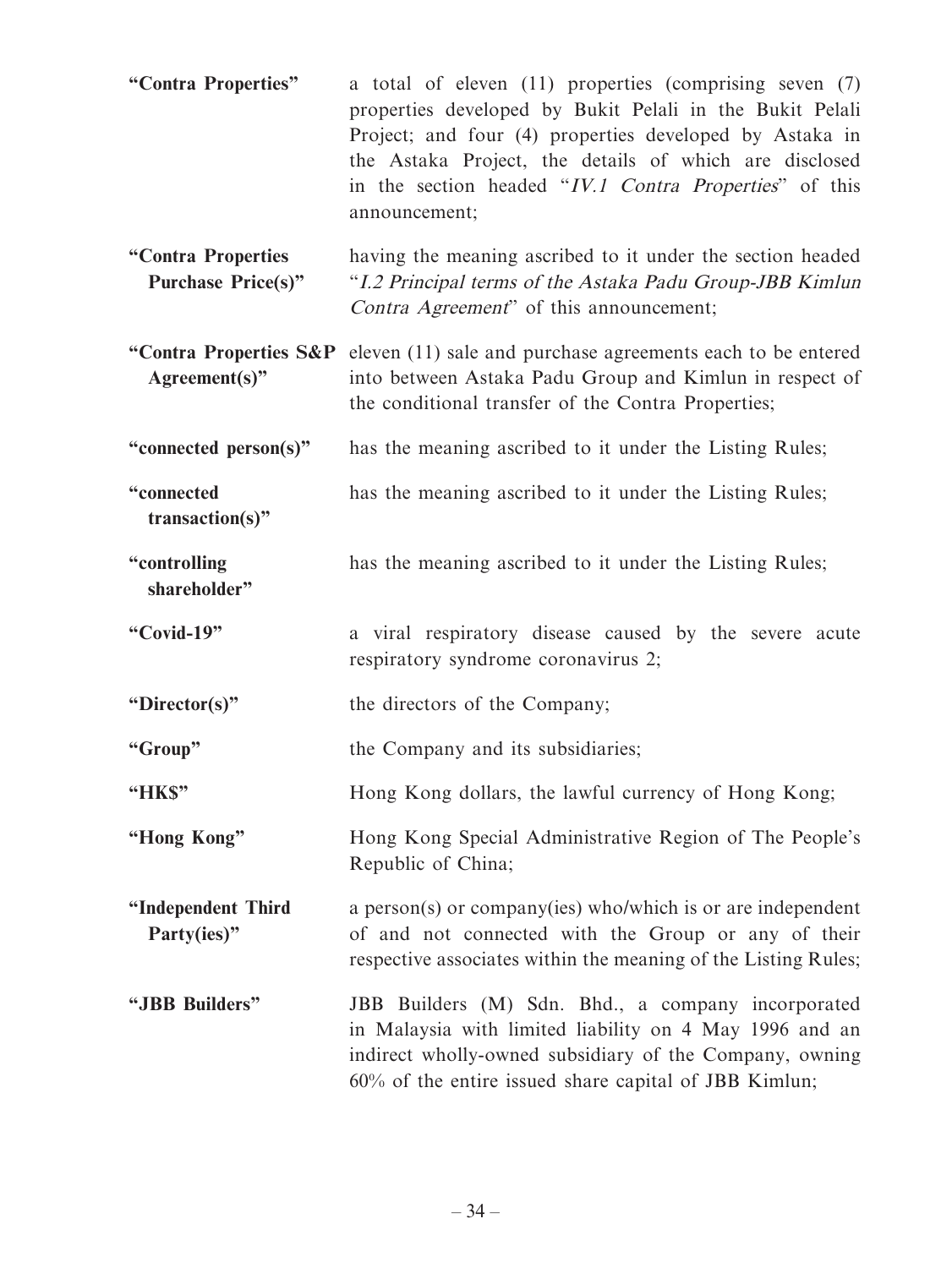- **"JBB Kimlun"** JBB Kimlun Sdn. Bhd., a company incorporated in Malaysia with limited liability and a non-wholly-owned subsidiary under the Companies Ordinance and the Listing Rules and indirectly owned as to 60% by the Company and 40% by Kimlun;
- **"JBB Kimlun-Kimlun Cash Settlement Amount"** an amount of approximately RM11.6 million, being part of and approximately 47.5% of the Outstanding Sub-contract Sum, which has been conditionally agreed between Astaka Padu and JBB Kimlun to be settled partly by (i) monthly installment cash payment; and partly by (ii) lump sum cash payment being the Balance Retention Sum pursuant to the terms of the JBB Kimlun-Kimlun Settlement Agreement;
- **"JBB Kimlun-Kimlun Properties Settlement Amount"** an amount of approximately RM12.9 million, being part of and approximately 52.6% of the Outstanding Sub-contract Sum, which has been conditionally agreed between JBB Kimlun and Kimlun to be settled by way of transfer of the Contra Properties in accordance with the JBB Kimlun-Kimlun Contra Agreement;
- **"JBB Kimlun-Kimlun Settlement Agreement"** an agreement dated 14 April 2022 entered into between JBB Kimlun and Kimlun in supplement to the MBJB Subcontractor Agreement for the settlement of the Outstanding Sub-contract Sum;
- **"JBB Kimlun-Kimlun Transactions"** the transactions pursuant to the terms of the JBB Kimlun-Kimlun Settlement Agreement and the transactions as contemplated thereunder the aforesaid agreement;
- **"JBB Kimlun Shareholders' Agreements"** the shareholders' agreement dated 3 May 2017 (and the supplemental agreements thereof) entered into between JBB Builders and Kimlun in respect of the management and operation of JBB Kimlun, further details of which had been disclosed in the relevant sections of the Prospectus;
- **"Johor"** the State of Johor, a Malaysian state located in the southern region of peninsular Malaysia and adjacent to Singapore;
- **"Kimlun"** Kimlun Sdn. Bhd., a company incorporated in Malaysia and a wholly-owned subsidiary of Kimlun Corporation Berhad whose shares are listed on Bursa Malaysia, being one of the two shareholders of JBB Kimlun holding 40% of the entire issued share capital of JBB Kimlun;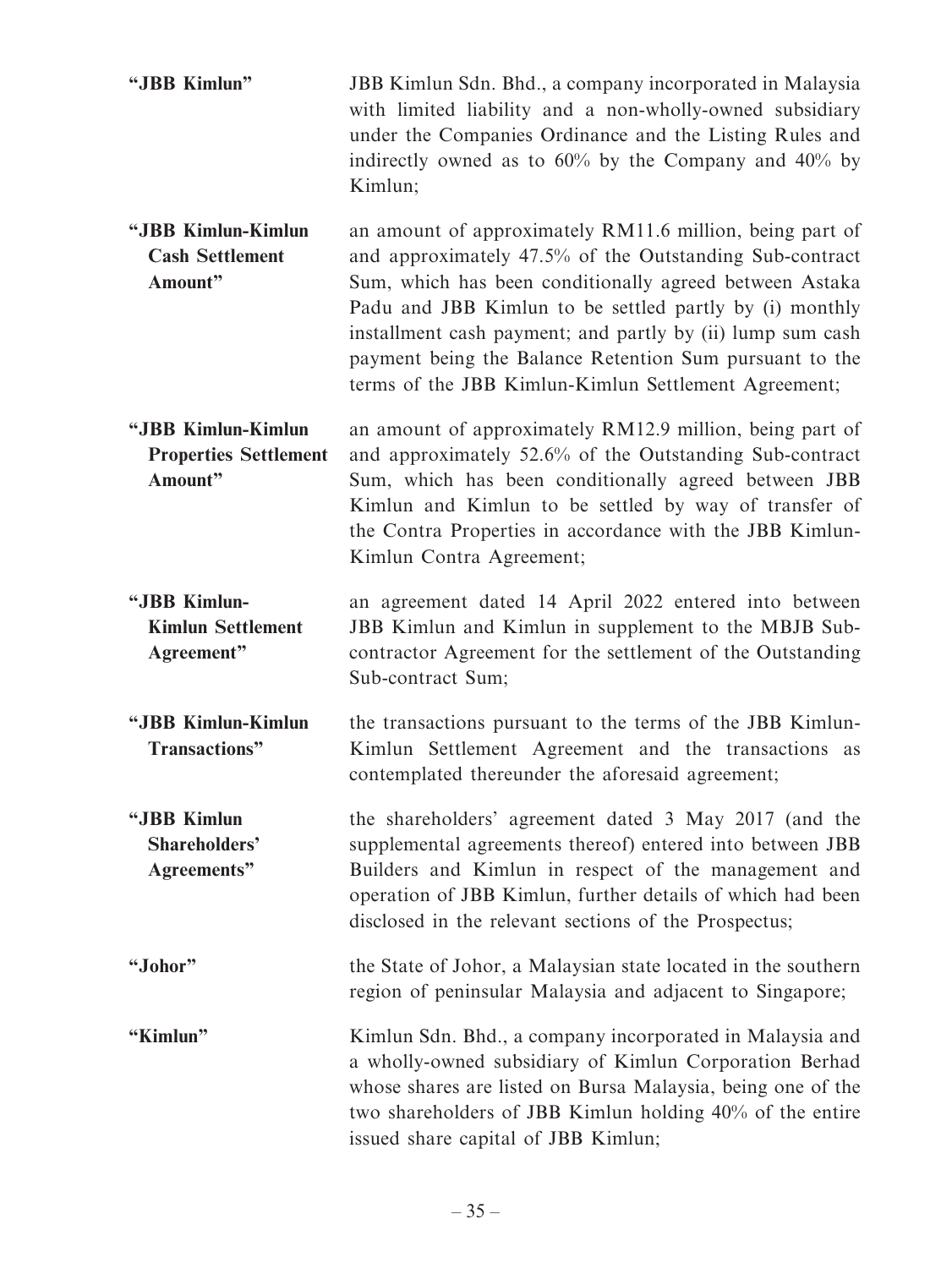| "Listing Rules"                        | The Rules Governing the Listing of Securities on the Stock<br>Exchange, as amended from time to time;                                                                                                                                                                                                                                                                                                                                                                 |
|----------------------------------------|-----------------------------------------------------------------------------------------------------------------------------------------------------------------------------------------------------------------------------------------------------------------------------------------------------------------------------------------------------------------------------------------------------------------------------------------------------------------------|
| "Long Stop Date"                       | 31 May 2022, or such other date to be agreed between JBB<br>Kimlun and Kimlun in writing;                                                                                                                                                                                                                                                                                                                                                                             |
| "Main Board"                           | the stock market operated by the Stock Exchange, which<br>excludes GEM and the option market;                                                                                                                                                                                                                                                                                                                                                                         |
| "Main Contract Final<br>Account"       | having the meaning ascribed to it under the section headed<br>"I.1 Principal terms of the Astaka Padu-JBB Kimlun<br>Settlement Agreement" of this announcement;                                                                                                                                                                                                                                                                                                       |
| "Malaysian Companies<br>Act"           | The Companies Act 2016 (LAWS OF MALAYSIA. Act<br>777.), as amended from time to time;                                                                                                                                                                                                                                                                                                                                                                                 |
| "MBJB Main<br>Contractor<br>Agreement" | the letter of award dated 8 May 2017 issued by Astaka<br>Padu to JBB Kimlun appointing JBB Kimlun as the main<br>contractor (as well as granting JBB Kimlun the right to<br>nominate sub-contractors) to undertake the construction<br>of the MBJB Tower Project for a total contractual sum of<br>RM263.0 million, and any supplemental agreements thereof;                                                                                                          |
| "MBJB Sub-contractor<br>Agreement"     | the subcontract letter of award dated 8 May 2017 issued by<br>JBB Kimlun to Kimlun (and the supplemental agreements<br>thereof) entered into between JBB Kimlun and Kimlun<br>whereby JBB Kimlun subcontracted Kimlun and awarded<br>the MBJB Tower Project to Kimlun with a total contractual<br>sum of RM263.0 million;                                                                                                                                             |
| "MBJB Tower Project"                   | a property development project for the construction of a<br>15-storey office complex building (MBJB) with 7-storey<br>vehicle parking basements erected on PTD 233331, Jalan<br>Lingkaran Dalam, Mukim Plentong, Daerah Johor Bahru,<br>Negeri Johor, Malaysia;                                                                                                                                                                                                       |
| "Outstanding Contract<br>Sum"          | the contract sum in the amount of approximately RM24.8<br>million, comprising (i) Astaka Padu-JBB Kimlun Contra<br>Settlement Amount and (ii) Astaka Padu-JBB Kimlun Cash<br>Settlement Amount, payable by Astaka Padu to JBB Kimlun<br>pursuant to the MBJB Main Contractor Agreement for<br>undertaking the MBJB Project, which has been agreed to be<br>settled in accordance with the terms and conditions of the<br>Astaka Padu-JBB Kimlun Settlement Agreement; |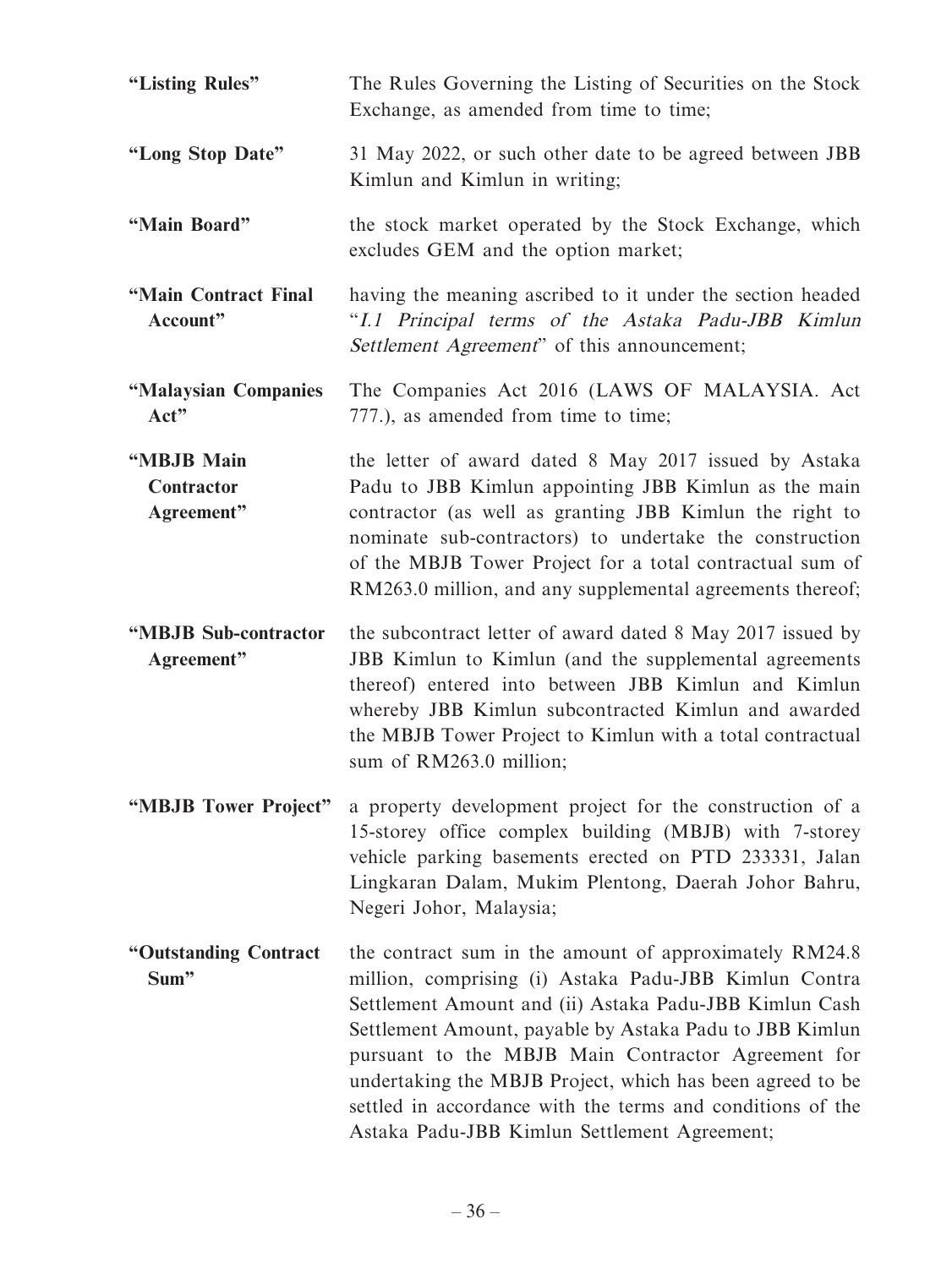**"Outstanding Contract Sum Payment Arrangement"** having the meaning ascribed to it under the section headed "I.1 Principal terms of the Astaka Padu-JBB Kimlun Settlement Agreement" of this announcement; **"Outstanding Sub-contract Sum Payment**  having the meaning ascribed to it under the section headed "II.1 Principal terms of the JBB Kimlun-Kimlun Settlement Agreement" of this announcement;

**"Outstanding Subcontract Sum"** the sub-contract sum in the amount of approximately RM24.5 million comprising (i) JBB Kimlun-Kimlun Properties Settlement Amount and (ii) JBB Kimlun-Kimlun Settlement Agreement, payable by JBB Kimlun to Kimlun pursuant to the MBJB Sub-contractor Agreement for undertaking the sub-contracting work of the MBJB Project, which has been agreed to be settled in accordance with the terms and conditions of the JBB Kimlun-Kimlun Settlement Agreement;

**"percentage ratio(s)"** has the meaning ascribed to it under the Listing Rules;

**"Prospectus"** the prospectus of the Company dated 25 April 2019;

**"Request Date"** having the meaning ascribed to it under the section headed "I.1 Principal terms of the Astaka Padu-JBB Kimlun Settlement Agreement" of this announcement;

**"RM" or "Ringgit"** Ringgit Malaysia, the lawful currency of Malaysia;

**"Saling Syabas"** Saling Syabas Sdn. Bhd., a company incorporated in Malaysia, being the shareholder as to 49% of the total issued share capital of Bukit Pelali, is one of the parties to the Astaka Padu Group-JBB Kimlun Contra Agreement;

**"Singapore Exchange"** The Singapore Exchange Securities Trading Limited;

**"Share(s)"** ordinary share(s) of HK\$0.01 each in the share capital of the Company;

**"Shareholder(s)"** holder(s) of the Shares;

**Arrangement"**

**"Stock Exchange"** The Stock Exchange of Hong Kong Limited;